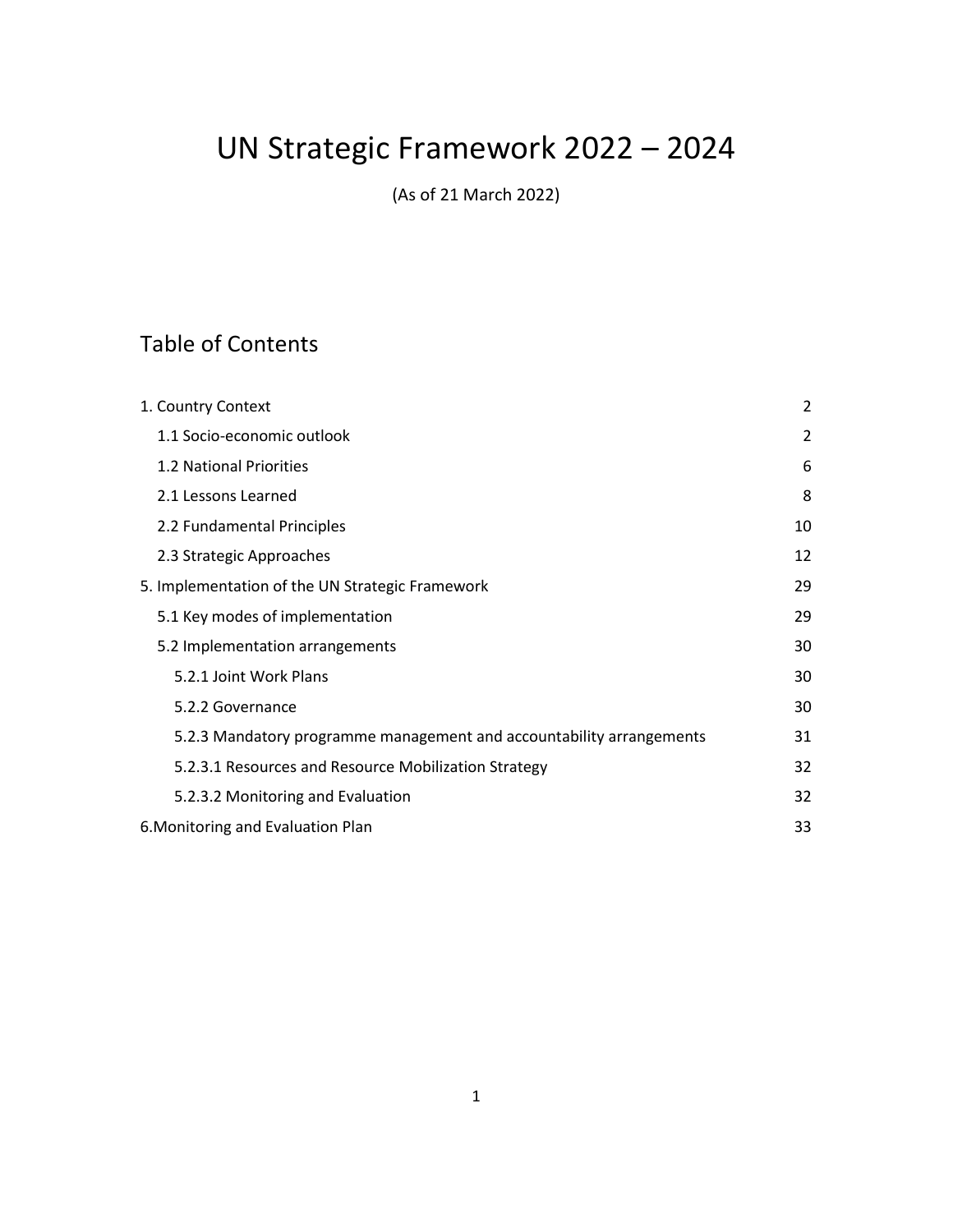## <span id="page-1-0"></span>1. Country Context<sup>1</sup>

#### <span id="page-1-1"></span>1.1 Socio-economic outlook

The Syrian Arab Republic<sup>2</sup> is facing one of the world's most complex emergencies, with unparalleled levels of humanitarian needs, significant internal and external displacement, widespread destruction of civilian and agricultural infrastructure and disastrous impacts on development gains in the country. In 2021, 13.4 million people in Syria are estimated to be in need of humanitarian assistance - a 21 per cent increase compared to 2020 - with needs increasingly being exacerbated by economic decline.<sup>3</sup>

Given the well-documented increase in people's needs, including around basic services and livelihoods, as well as the new challenges posed by the impact of COVID-19 pandemic, this document sets out key areas for the United Nations Country Team to contribute, in coordination with the Government of Syria, to meet the needs of the people of Syria through multi-year resilience and recovery programming that is complementary to the large humanitarian assistance efforts.

The Syrian people continue to suffer immensely from a crisis that is now protracted and compounded in nature, although "a relative calm now exists, at least in terms of front lines not shifting for a year now."<sup>4</sup> Since 2011, countless lives have been lost, the economy has experienced an unprecedented downturn, and widespread damage to physical infrastructure, including the electricity, agricultural, industrial, health, education and housing sectors, as well as water resources, severely decimating the availability of and access to basic social services. The crisis has had a profound impact on society, with continued high levels of internal displacement<sup>5</sup>, while according to the UN, 5.6 million registered Syrian refugees <sup>6</sup> remain outside the country.

The government continued to subsidize basic commodities and services, particularly bread, food supplies, electricity and drinking water, and sought to maintain subsidies for all components of household support despite the economic effects of the crisis, the impact of external factors and the higher costs. The total subsidies volume was estimated at about 1,360 billion Syrian pounds in 2018, representing nearly 15% of the GDP in 2018. However, this protracted situation caused damage and deficiencies to public services in two aspects: the first is the quality of services, and

 $<sup>1</sup>$  The Government of the Syrian Arab Republic has expressed reservations about the numbers and some reports</sup> included in this document as they are not based on national sources.

<sup>&</sup>lt;sup>2</sup> The Syrian Arab Republic is the official name of the country, as recognized by the United Nations. "Syria" is used as an acronym throughout this document.

<sup>3</sup> Humanitarian Needs Overview 2021

<sup>4</sup> UN Special Envoy for Syria's Briefing to the Security-Council, March 2021

<sup>5</sup> UN source: [https://www.humanitarianresponse.info/en/operations/stima/idps-tracking.](https://www.humanitarianresponse.info/en/operations/stima/idps-tracking)

According to the Government of Syria, IDPs are estimated at 4 million. Source: Central Bureau of Statistics

<sup>&</sup>lt;sup>6</sup> In addition, over 120,000 Palestine refugees whose place of habitual residence was Syria also fled to Lebanon, Jordan and beyond.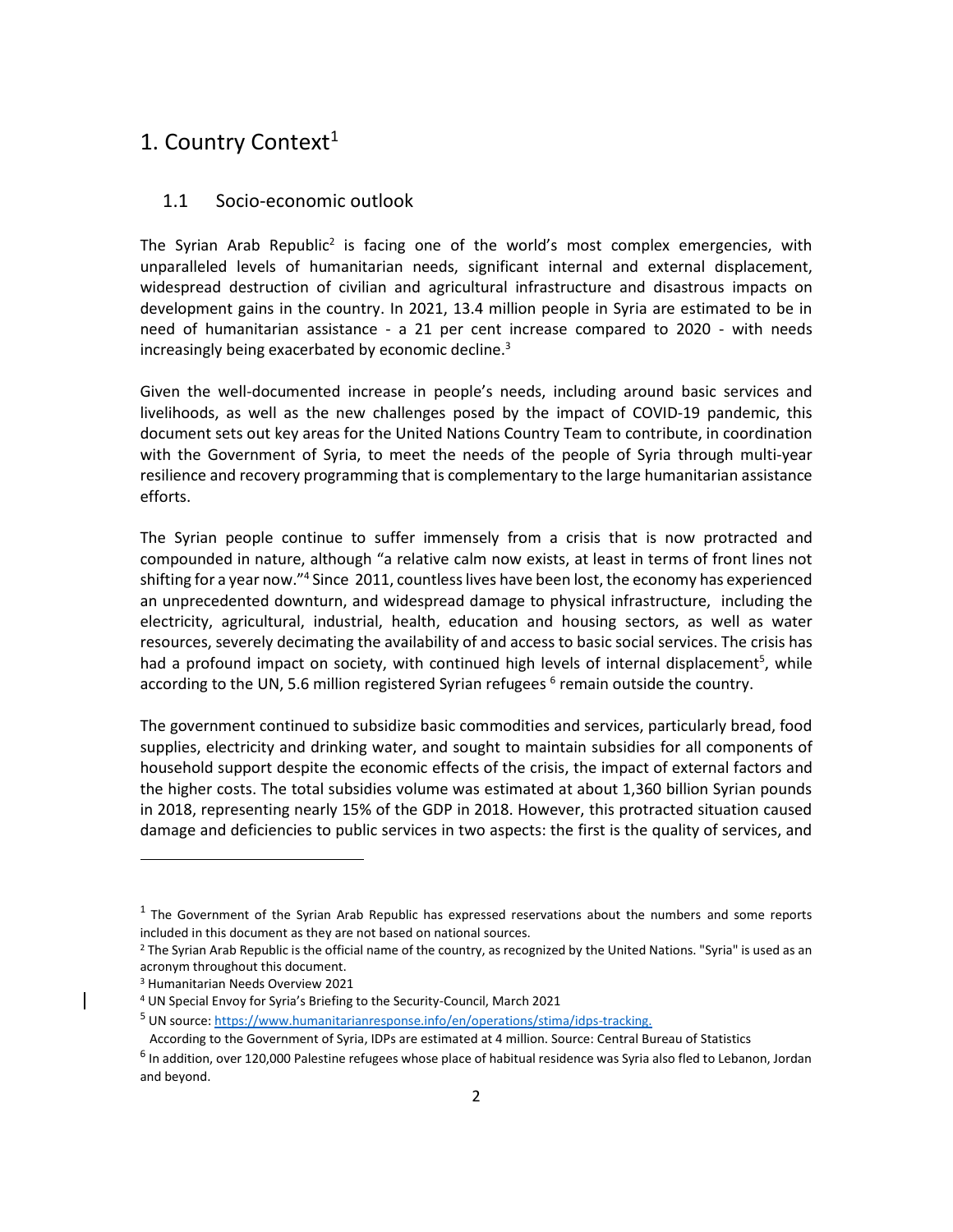the second is the gaps in coverage. The Government aims to prioritize these two dimensions in future national plans. At the same time, accredited humanitarian actors in Syria are continuing to provide direct assistance to a considerable part of the people in need, across different sectors.<sup>7</sup>

Over 5 million sought refuge abroad, including more than one third of health care personnel and teachers.<sup>8</sup> The crisis is having particular consequences for women, many of whom have become the sole breadwinners and primary caregivers for their families, in addition to the increase in poverty rates and the difficulty of accessing reproductive health services, securing livelihoods, and food security<sup>9</sup>. COVID-19 has further disenfranchised women with access to specialized and social services such as malnutrition monitoring and screening, reproductive health and responsive counseling falling by as much as 50 per cent before and during the lockdown 2020.

Children and adolescents have also experienced significant and distinct impacts. The under-five mortality rate, neonatal mortality and maternal mortality rates increased significantly since the crisis began. Likewise, Kindergarten enrolment declined from 12 per cent in 2011 to 8.9 per cent in 2021 $^{10}$  and point at 1.90 million out-of-school children (ages 5–17), among a school-age population of about 5.52 million.<sup>11</sup> Further, this prolonged period has widened the scope and scale of protection issues affecting children. Additional diverse and deep-rooted protection issues affect children, including family separations and losses, trauma and depletion of family assets and coping capacity. Separated children and refugees, and internally displaced or returning children, are more vulnerable to gender-based violence and sexual exploitation. Fear, anxiety, and grief affect their mental health. The limited social workforce is insufficient to tackle new issues emerging from the crisis.

Before 2011, Syria had achieved progress in gender equality<sup>12</sup>. However, these gains have retreated, and a gender gap has deepened in terms of results and development indicators. Young women and girls have become particularly vulnerable, with increases in child marriage reported $^{13}$ . Hence women and girls should be put as a key priority of United Nations organizations in promoting gender equality and in changing some discriminatory practices that emerged because of the crisis.

[https://reliefweb.int/sites/reliefweb.int/files/resources/syria\\_2021\\_humanitarian\\_needs\\_overview.pdf](https://reliefweb.int/sites/reliefweb.int/files/resources/syria_2021_humanitarian_needs_overview.pdf)

<sup>7</sup> https://fts.unocha.org/appeals/924/flows?order=directional\_property&sort=asc

<sup>8</sup> Source for health care personnel: WHO research "Health care a casualty of 6 years of war in the Syrian Arab Republic. [https://www.who.int/en/news-room/detail/15-03-2017-health-care-a-casualty-of-6-years-of-war-inthe-syrian-arab](https://www.who.int/en/news-room/detail/15-03-2017-health-care-a-casualty-of-6-years-of-war-inthe-syrian-arab-republic)[republic.](https://www.who.int/en/news-room/detail/15-03-2017-health-care-a-casualty-of-6-years-of-war-inthe-syrian-arab-republic)

Source for teachers: HRP/HNO years 2018,2019, 2020 and 2021

 $9$  Humanitarian needs overview for 2021,

<sup>10</sup> Source: Ministry of Education, 2021

<sup>&</sup>lt;sup>11</sup> Source: National Population Committee of Syria, 2021.

<sup>&</sup>lt;sup>12</sup> Government of the Syrian Arab Republic. The First National Report on Sustainable Development Goals SDGs , 2019

<sup>&</sup>lt;sup>13</sup> Government of the Syrian Arab Republic. The First National Report on Sustainable Development Goals SDGs (Executive Summary) 2019.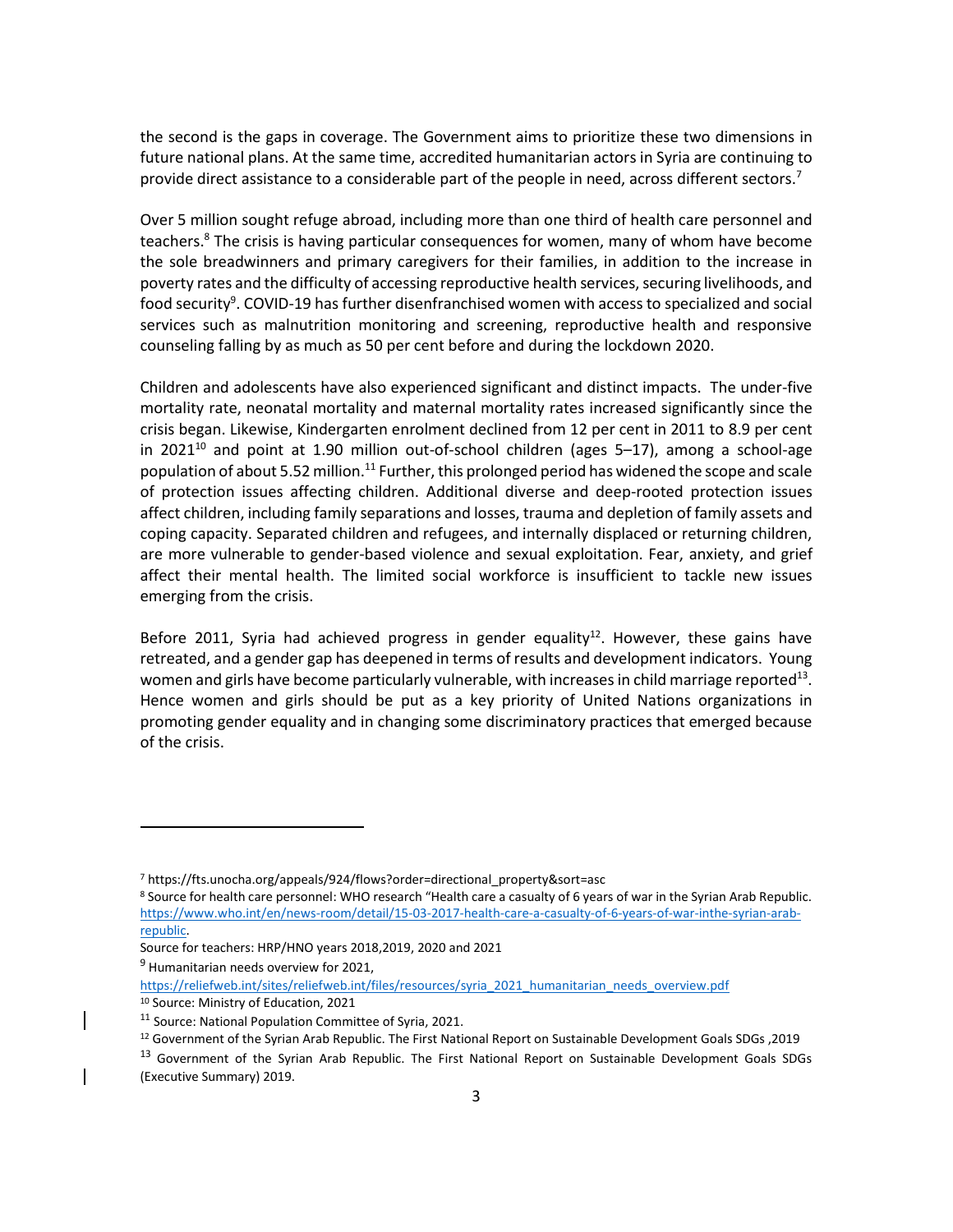Gender transformative programming will be applied across UN programmes, in order to tackle the causes of gender inequality, improving the conditions of women and girls in their daily lives but also improving their social position and thus paving a path towards gender equality. This will include, without being limited to, identifying the specific needs of women and girls and how gender norms affect children growing up and women and girls in their lives under the current context; girls' education and empowerment; supporting men and boys to embrace behaviours and attitudes that promote gender equality; ensuring women and girls full participation and contribution to peace, stability, resilience and socio-economic recovery. Prioritization of female headed households will also be needed.

The categories of vulnerable people has expanded since 2011, to include new demographics, such as internally displaced persons, persons with disabilities, vulnerable boys and girls, unaccompanied and separated children, orphans, and women heading their households. Palestine Refugees hosted by Syria pre-crisis, as well as other refugees legally residing in Syria have also been impacted.

The crisis negatively affected service delivery, already harder to access for marginalized people. A certain number of IDPs continue to live in temporary accommodation, including collective shelters and unfinished and damaged buildings. In this context, international organisations have worked, in coordination with the Syrian Government, to provide education, food, water and medicine, in addition to logistical and psychological support to mitigate their suffering. Finding long-term and sustainable solutions to displacement, including through support for refugees and IDPs who have willingly chosen to return home, is critical to prevent humanitarian needs from deepening further.

Since 2018, with a relative increase of security and stability in over two-thirds of the territories of the Syrian Arab Republic, the Syrian government has worked to restore access to services in response to the basic living necessities, in coordination with international, local and national organisations. 1.95 million IDPs have returned between 2018 and 2020, due to "a mix of push and pull-factors, primarily the improvement of the security situation in the area of origin (stated by 80 per cent of returnees) and/or a deterioration of the economic situation in the area of displacement".<sup>14</sup> Working on enabling conditions for a voluntary, safe and dignified return of refugees and internally displaced persons to their areas of residence and on reintegrating them into the life cycle and for their socio-economic reintegration is among the stated priorities of the future plans of the Syrian Government.

While relative price stability and a gradual rise in incomes had led for the first time since 2011 to modest GDP growth during 2017-2018, economic recovery has been hampered by the ongoing crisis and diverse internal and external factors. The COVID-19 pandemic has also exacerbated underlying weaknesses of the economy, further negatively affecting service provision and livelihoods in Syria. These effects need to be assessed over time, depending on the duration of the pandemic and the preventive measures taken to curtail the spread of COVID-19.

<sup>14</sup> Humanitarian Needs Overview 2021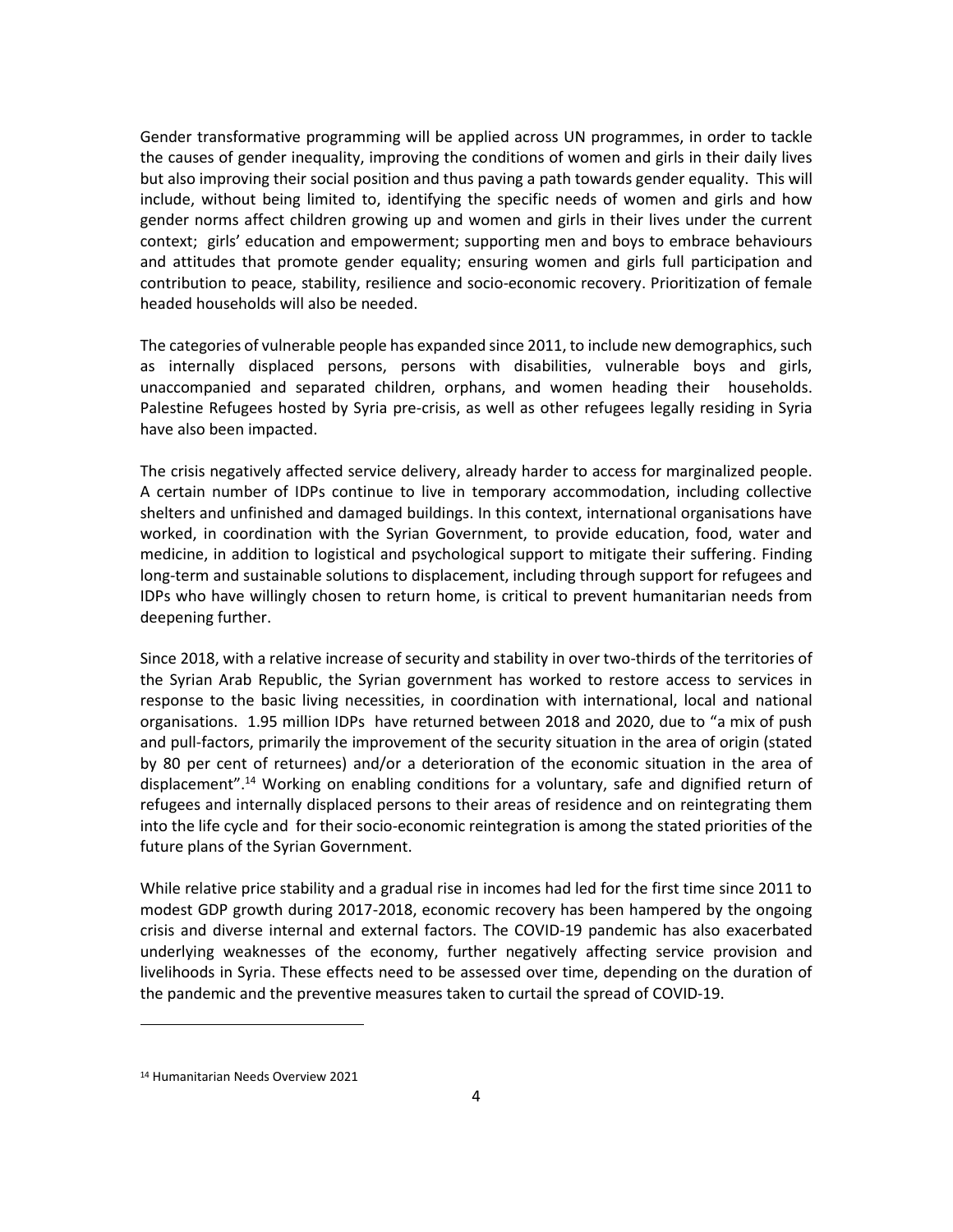One additional important consequence of the ongoing situation is that the agricultural sector has become a principal contributor to GDP and yet remains one of the most adversely affected having suffered from climatic shocks, including drought as well as fires and flooding, and shortages of inputs (seeds, agrochemicals, tools and fuel). Farmers have been simultaneously hit by the loss of inputs imported into Syria, leading to the lack of basic requirements to boost wheat and other crops production; simultaneously, a substantial increase in prices for inputs (seeds, machinery and labour) has been noticed, resulting in an increase of the cost of production and a decline of the yields. Recurrent wheat shortfalls have, in turn, resulted in price hikes to the cost of commercial (private) bread as well as reductions in subsidized bread – with the former increasing by 325 per cent (to reach SYP 451/bundle) in 2020 alone.<sup>15</sup> The sector has also been heavily affected by the widespread destruction of the irrigation infrastructure (estimated at USD 3.3bn in the 2017 FAO - CFSAM Damage Assessment). Food insecurity is on the rise with an unprecedented 60 per cent of the population now food insecure; while production of wheat – the main staple crop – is at 60-70 per cent of pre-crisis levels. The bulk of this is grown in areas currently outside of Government's control (principally in the Northeast). Despite these difficulties, agriculture remains the key source of income, food security and social stability for millions across the country.

Concurrent with a renewed macroeconomic decline in 2019 and the socio-economic impact of COVID-19, the extent of humanitarian needs remains staggering. In 2021, it is estimated that more than 13 million people are in need of humanitarian assistance, including over 6 million children and close to half a million Palestine refugees remaining in Syria, and the total number of IDPs stands above 6 million.<sup>16</sup> Urban displacement has overburdened many communities, stretching already over utilized and under-resourced services further. The destruction of civilian infrastructure, depleted savings and limited economic opportunities have forced many to resort to negative coping strategies which affect in particular vulnerable people, including children, pregnant and lactating women, people with disabilities, older persons and other groups or individuals with specific needs or diminished coping mechanisms.

As mentioned, the COVID-19 pandemic has added further to the multiple challenges which Syria is facing due to the manifold crisis and has caused further decline of economic and social indexes, particularly the total estimated GDP decrease of 9.15% during 2019-2020 with increase of unemployment rates and 240% price rise since June 2019.<sup>17</sup> Meanwhile, the "consumer's prices index for 2010" increased from 1025.6 in June 2019 to 1900 in June 2020 and the average of workers in the micro, small and medium enterprise sector, which is considered a job generating sector and a driver of economic recovery, decreased. In March 2020, the Government of Syria and the UN agencies have started to coordinate in order to ensure the required preventive measures are put in place and to respond to COVID-19. Active control, mitigation and response measures to the longer-term impact of the pandemic will be a top priority in the implementation of the UN SF 2022-2024. Relevant specialized assessments would have to be undertaken to understand the nature and extent of the impacts on critical needs and long-term assistance.

<sup>15</sup> Humanitarian Needs Overview 2021

<sup>16</sup> Humanitarian Needs Overview 2021

<sup>17</sup> Estimates from UN Socio-economic impact assessment of COVID-19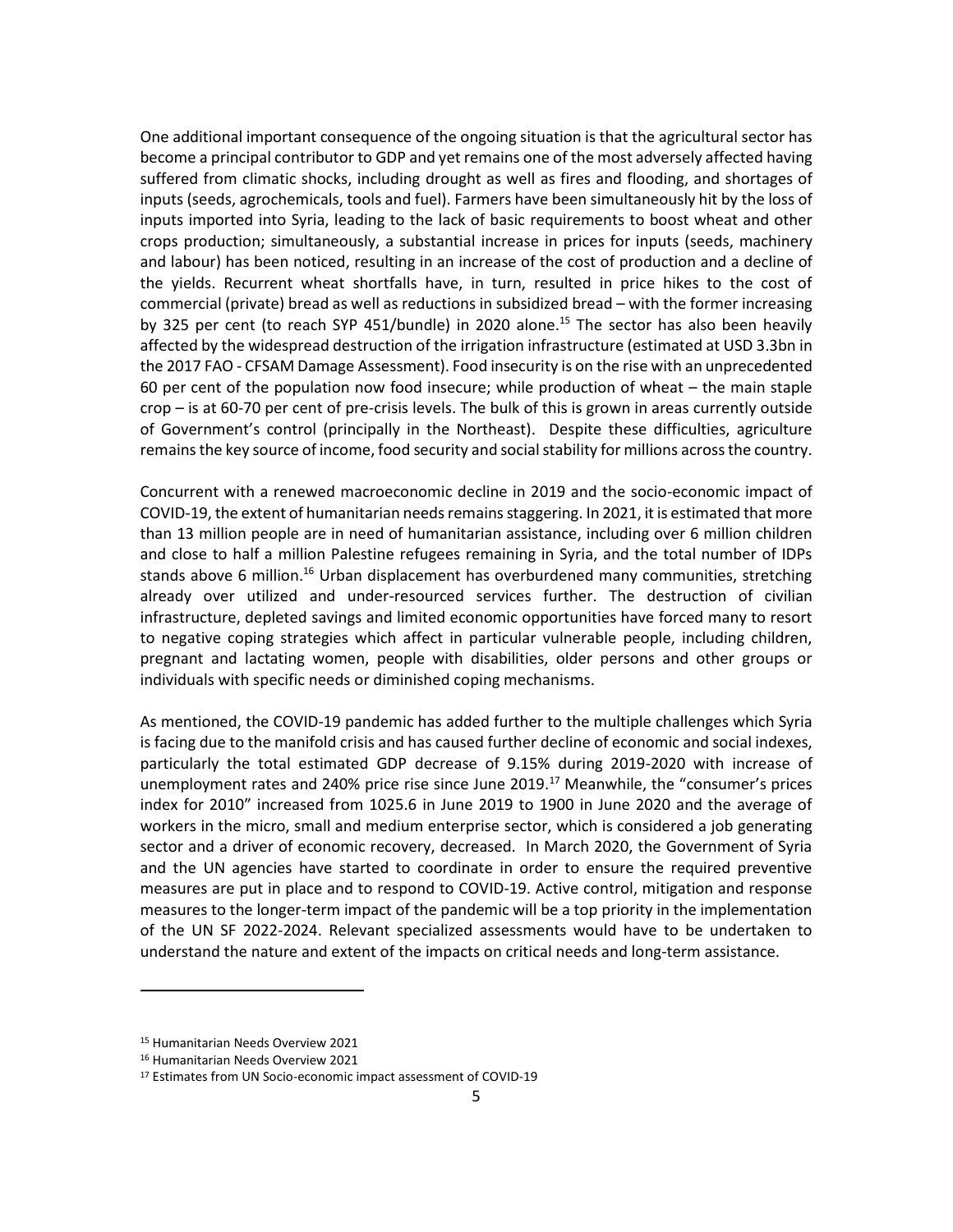In light of the above, the Government of Syria and the UN Country Team agree that creating enabling economic and social conditions and livelihoods opportunities and supporting basic social services and livelihoods are also key priority areas for future United Nations programs, as a necessary response to the most pressing people's needs, and to complement its humanitarian assistance. 18

As a final reference to the context, Syria has ratified most international human rights instruments<sup>19</sup>, including the Convention on the Rights of the Child (CRC), the Convention on the Elimination of All Forms of Discrimination Against Women (CEDAW), and the Convention on the Rights of Persons with Disabilities (CRPD), which alongside the recommendations emanating from the human right mechanisms<sup>20</sup>, constitute the basis for the UN human rights-based approach to programming in the country.

#### <span id="page-5-0"></span>1.2 National Priorities

In 2015, the Government of Syria aligned its national vision and plans with the United Nations 2030 Agenda for Sustainable Development and its 17 Sustainable Development Goals (SDGs), and in 2019, presented the above-mentioned First National Report for Sustainable Development which serves as a baseline report on the status of SDGs in Syria.

The report uses the progress and achievements on the Millennium Development Goals (MDGs) before 2011 as a reference point to assess the negative impact of the crisis on Syria's projected development path. It identifies priorities and indicators that aim to serve as critical contributions to inform the formulation of national policies and plans. The report also provided the basis for Syria's participation in the global 2020 Voluntary National Review (VNR) process which served to share its experiences and lessons learned, and to sought strengthening relevant policies, institutions and partnerships to enable and accelerate the achievement of the SDGs.

In October 2019, the Government issued the Strategic Plan "Syria 2030". This document outlines the Government's guiding policies and implementation framework in line with the 2030 Agenda.

It is based on a national analysis of the financial situation in the years before and during the crisis and emphasizes the linkage between the required needs-based response and essential service

https://tbinternet.ohchr.org/\_layouts/15/TreatyBodyExternal/Treaty.aspx?CountryID=170&Lang=EN

 $18$  These interventions will be conducted in support of the population given the rising needs, while it is widely acknowledged that "the only sustainable solution to the current crisis in Syria is through an inclusive and Syrian-led political process that meets the legitimate aspirations of the Syrian people", UN Security Council Resolution 2254, December 2015

<sup>&</sup>lt;sup>19</sup> For a full list of the ratifications, please consult:

<sup>&</sup>lt;sup>20</sup> Treaty Bodies, Special Procedures and the Universal Periodic Review (UPR).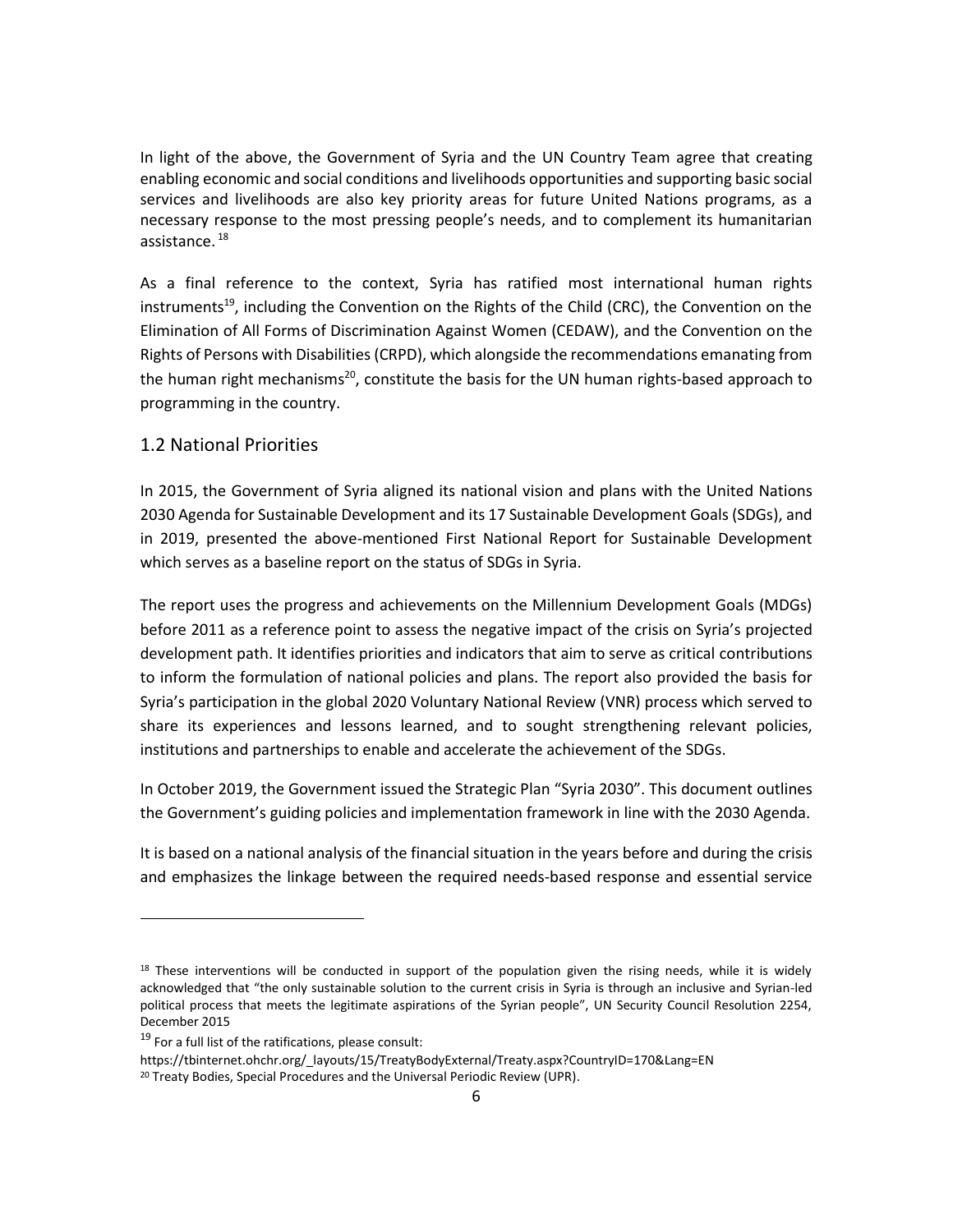restoration, socio-economic resilience and social cohesion to achieve sustainable and inclusive growth and development. With a special focus on vulnerable people and the creation of enabling conditions for the safe, dignified, and voluntary return of IDPs and refugees, the strategic plan "Syria 2030" is based on five strategic pillars that are responsive to the sustainable development goals, which are:

- 1- Institutional building and integrity strengthening.
- 2- Infrastructure and services development and renewal.
- 3- Growth and development (balanced and sustainable).
- 4- Human development (Social and educational dimensions).
- 5- National dialogue and political pluralism.

The pillars seek to implement an integrated approach which brings together the social, economic and environmental dimensions of the 2030 Agenda. Based on its overall vision of a prosperous and self-reliant Syria which preserves its identity and adheres to the principles of democracy, rule of law and human rights, the Strategic Plan "Syria 2030" foresees to implement the five pillars in four phases over the next ten years, including relief, recovery, an upward phase, and a sustainable development phase. It also defines a set of 12 framework programmes to ensure coherent implementation of priority activities in each of the four phases.

## 2. UN Programming

Since the development of the 2016-2017 Strategic Framework in 2015, the country context has seen considerable changes although the repercussions of the last ten years are still ongoing and humanitarian needs remain significant. In order to bring UN programming in line with these developments, the Government of the Syrian Arab Republic agreed with the Syria UN Country Team to formulate a new Strategic Framework (SF) for the period 2022- 2024. The scope of this document is limited to provide a multiyear socio-economic programming framework for the UN Country Team that focuses primarily on people's and communities' resilience, basic livelihoods, and early recovery activities, such as the ones recognized in the UN Security Council Resolution 2585, that complements the UN's humanitarian response, including activities conducted under the Humanitarian Response Plan's third strategic objective on increased resilience and access to basic services. While the latter has an annual planning cycle and focuses on emergency measures to improve communities' short-term coping mechanisms, including through emergency livelihoods and small scale local rehabilitation of civilian humanitarian infrastructures to access essential services, further efforts are required to diminish vulnerable Syrians' dependence on humanitarian aid and to support endogenous community recovery processes. Therefore, the SF presents multi-year programming that allows reap the rewards of downstream capacity building and promote more sustainable livelihoods for certain individuals/communities through areabased interventions. UN principles of human rights-based and context sensitive approach to programming, including participation, local ownership, and sustainability will be the basis for the UN strategies and approaches. The UN will prioritize its support based on the needs of the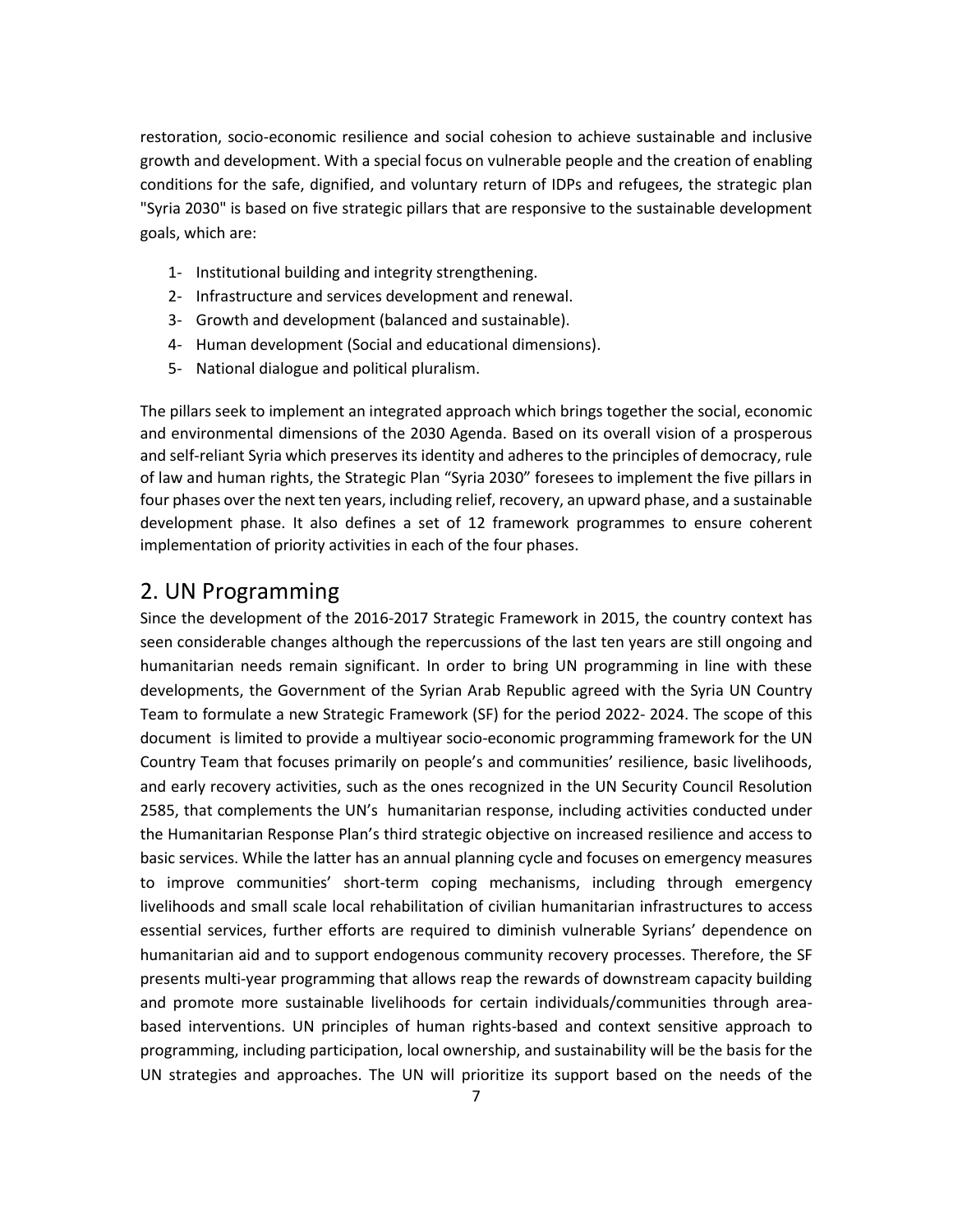population with a particular focus on the needs of vulnerable people and their protection. In this way, UN assistance will leverage the gains of early recovery to enhance community resilience and provide more dignified opportunities to individuals and their families. In sum, the largest part of the UN work in Syria will still focus on responding to the humanitarian crisis under the HRP, while the Strategic Framework will focus on multi-year resilience and early recovery activities.<sup>21</sup>

## <span id="page-7-0"></span>2.1 Lessons Learned

In 2015, the Syrian Arab Republic team and the United Nations Country Team (UNCT) agreed to develop a two-year Strategic Framework (SF). The UN SF focused on three broad priority areas:

- Capacity development and support for institutions
- Restoring and expanding more responsive essential services and infrastructure
- Improving livelihood opportunities, including economic recovery and social inclusion.

The SF 2016-2017 for the cooperation between the Syrian Arab Republic and UN, which has since been extended to cover the period 2016-2020, has formed a new starting point for resilience and early recovery activities, and thus it complemented the annual, needs-based humanitarian response plans, expanding the provision of essential services to the population, as a basis for supporting livelihoods, mitigating the impact of displacement and preventing long-term dependency on humanitarian assistance.

A review of the SF in 2017 confirmed its value as a forward-looking tool which enabled coordination on expanding programming and strengthening synergies between humanitarian and more sustainable resilience activities, including for expanded programming in livelihoods and social cohesion.

Over a period of four years, the three outcomes sought to reduce the severity of people's humanitarian needs by addressing some of the underlying risks and vulnerabilities. Focusing on basic services, strengthening the resilience and livelihoods elements, and social cohesion they provided the vision and foundation for the UN SF 2022-2024 based on the identified needs and in close alignment with the SDGs.

The mid-term review of the SF in 2017 showed that around 70 per cent of activities envisaged under the SF were included in the HRP. The overlap was based on the reality that the vulnerabilities the UN is trying to address in Syria are so severe to require large scale humanitarian assistance, while the pathways towards offering more durable solutions in response to people's needs are being established. The remaining 30 per cent was funded by non-humanitarian funds

<sup>&</sup>lt;sup>21</sup> In addition, the United Nations' engagement is also guided by UN Security Council Resolution 2254.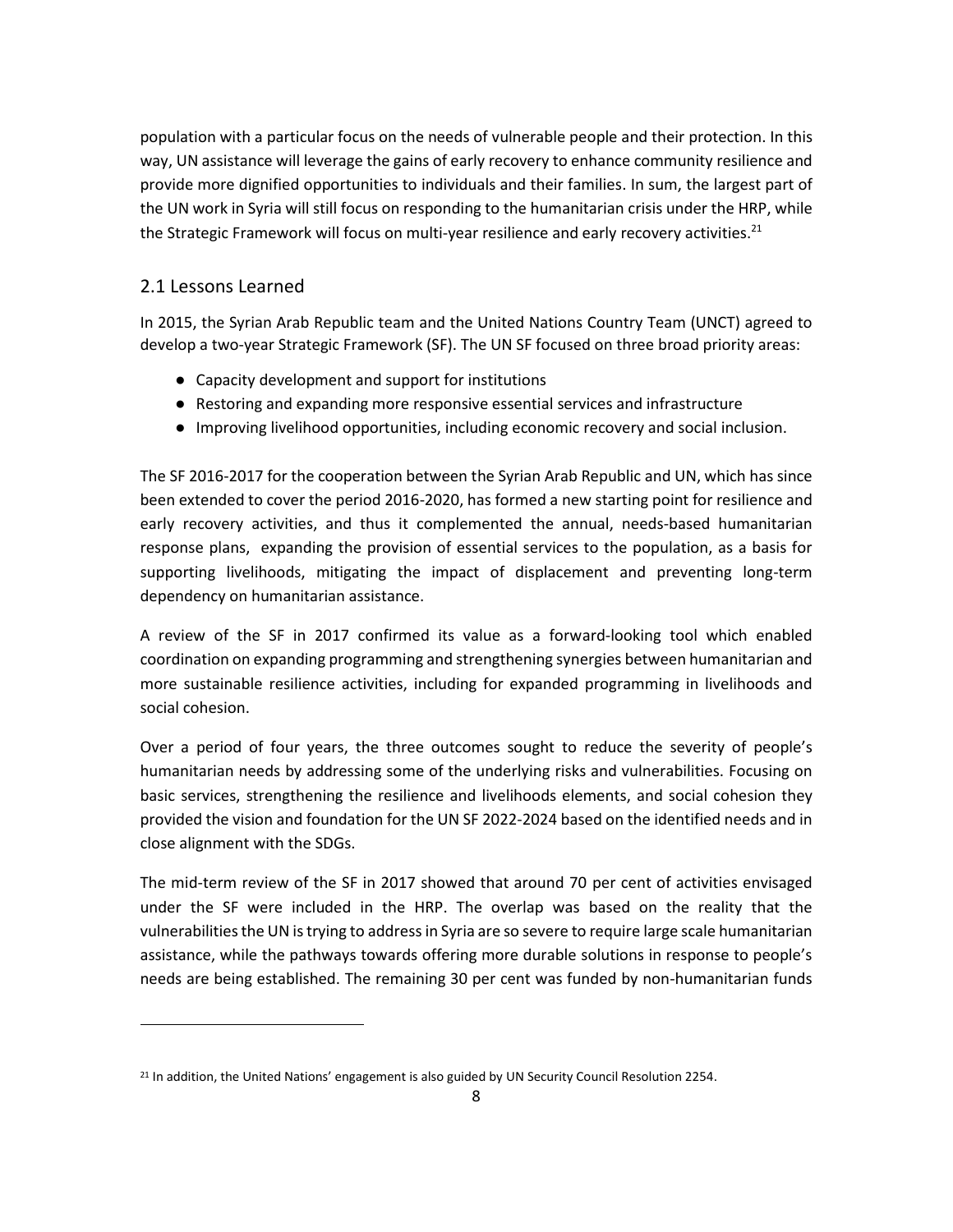and few Agencies' programme core funding. This was programmed to support multi-year resilience and early recovery interventions, mainly in the areas of small farming and agriculture, women and youth livelihoods, education and vocational training, prevention and response to gender-based violence.<sup>22</sup> Respondents to the SF mid-term review found that programmatic analysis and planning efforts under the SF had helped strengthen corresponding sector priority setting under the HRP. However, it was agreed that the synergy between humanitarian assistance and a more sustained support to people's resilience should gradually translate into a clearer distinction between activities falling under either of the two main planning instruments for the UN, based on the nature and scope of the activities. This, notwithstanding the relation between these two types of activities and instruments.

The logic of the SF results matrix with three outcomes and the organization of the governance structure into three programming pillars has proven valuable to ensure coherent and effective planning and implementation, and to maintain dialogue and coordination with Government and other relevant partners to provide the best possible support to Syrians, Palestine refugees and other refugees legally residing in Syria. At the same time, it was felt that the SF Pillar Groups should be used more as primary platforms for strategic dialogue and planning. The new SF Pillar Groups, under the Joint Steering Committee and UN Programme Management Team (PMT), will serve to discuss and identify concrete opportunities and programming approaches to combine short-term humanitarian activities with more medium-term resilience-based programming, including through area-based approaches, joint programmes and participatory community-level engagement, ensuring full participation of women and girls to strengthen their agency and their capacity to represent themselves, as well as participation of vulnerable people at large.

The SF 2022-2024 presents opportunities for Pillar Groups to maintain technical-level coordination with key national counterparts, within the same scope and modalities of the previous programming cycle. This includes strengthening result-based annual planning and reporting of each Pillar and taking into consideration adjustment to changes in the country context and emerging priorities. There will be a focus on gender equality and ensuring dedicated children centered activities.

Additional lessons point to the need to reinforce a context sensitive approach that maximises contributions to social cohesion, community participation and protection across all programming and which strengthens risk mitigation to ensure *do no harm* at all operational levels. Expanding integrated area-based programming within the broader framework of people-centred approaches is seen as particularly relevant for resilience programming. Information and sex, age

<sup>&</sup>lt;sup>22</sup> During the same period these sectors continued benefitting from humanitarian support and given the present level of needs, multi-year programming in these areas as well as the other areas under this framework will remain complementary and additional to humanitarian assistance for the period covered by this document.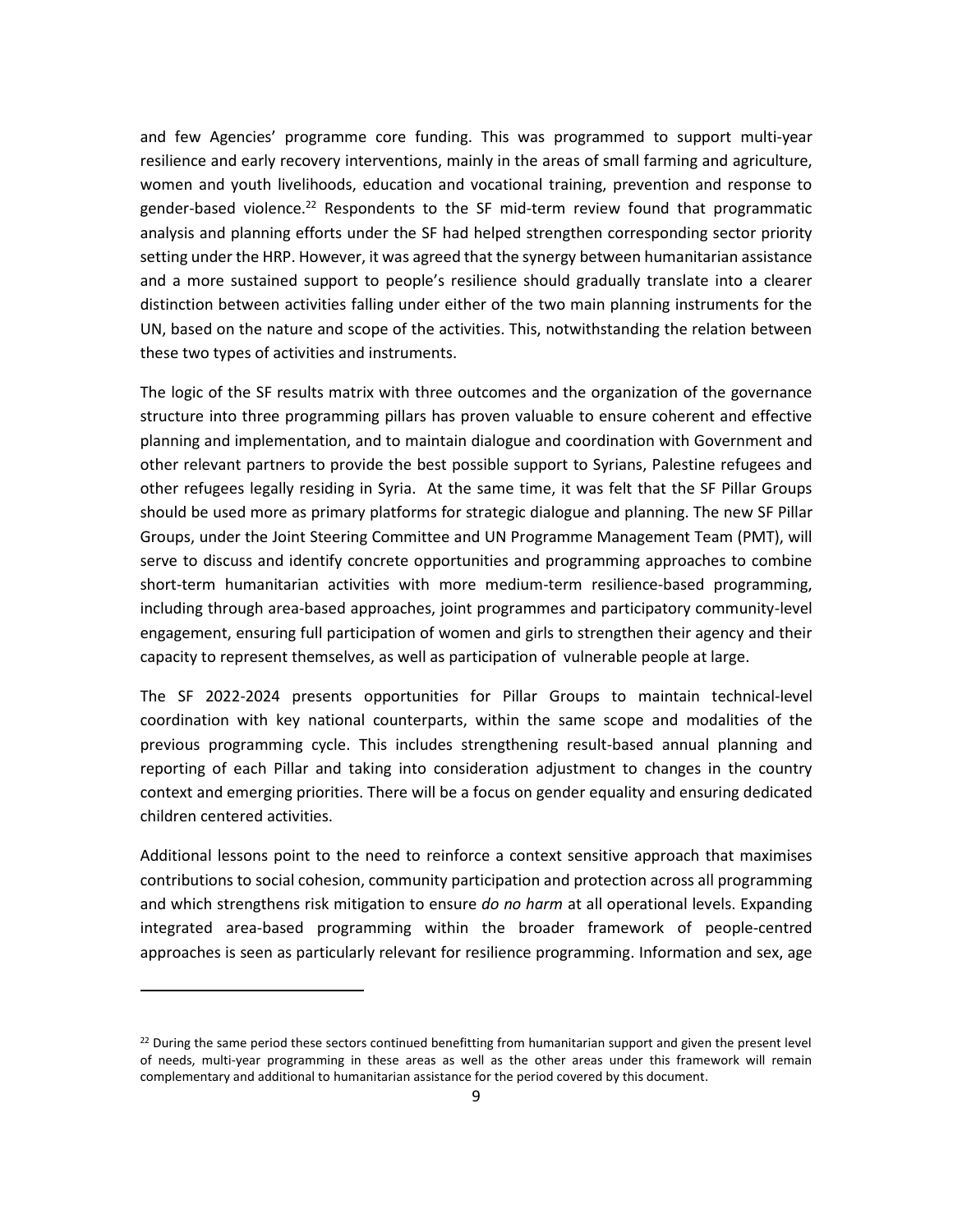and disability disaggregated data collection and analysis, including gender sensitive analysis, should be strengthened in coordination with the institutions through multidimensional poverty assessments - to better apply "Leaving No One Behind" (LNOB) by targeting areas and vulnerable people.

#### <span id="page-9-0"></span>2.2 Fundamental Principles:

The national standards and principles that Syria has included in its first National Voluntary Report<sup>23</sup> on the Sustainable Development Goals for the year 2020 will be applied to the Strategic Framework on the basis of, and together with, the relevant "Parameters and Principles of UN Assistance in Syria<sup>"24</sup>, to ensure the implementation of the paragraphs related to early recovery projects contained in the UNSC Resolution 2585. In line with main inter-governmental guidance, the following key principles will be applied when supervising the preparation and the implementation of the Strategic Framework for the years 2022-2024:

#### **National ownership:**

Provides for broad, national leadership of the country's socio-economic development path, in identifying the national priorities that reflect the needs of the Syrian people.

#### **Coordination and avoiding duplication:**

Through integrated work programmes, supported by a number of the concerned United Nations organizations as per their mandate.

#### **Cross-sectoral issues**:

The SF and its pillars deal with many issues in a cross-sectoral manner, including the safe, voluntary and dignified return of internally displaced persons and refugees, environmental sustainability, and the resilience of the most vulnerable people.

- 2. Emphasize the perspective of the right to development
- 3. Leaving no one behind
- 4. Consistency
- 5. Unity of agenda, coherence and complementarity"

 $23$  "The guiding principles related to the report content: the following guiding principles were adopted in relation to the content to the VR and its analytical approach:

<sup>1.</sup> Approaching rights

<sup>&</sup>lt;sup>24</sup> The Government of the Syrian Arab Republic does not accept the document titled "Parameters and Principles of UN Assistance in Syria", since this document was developed internally within the United Nations Secretariat and was not consulted with the Government.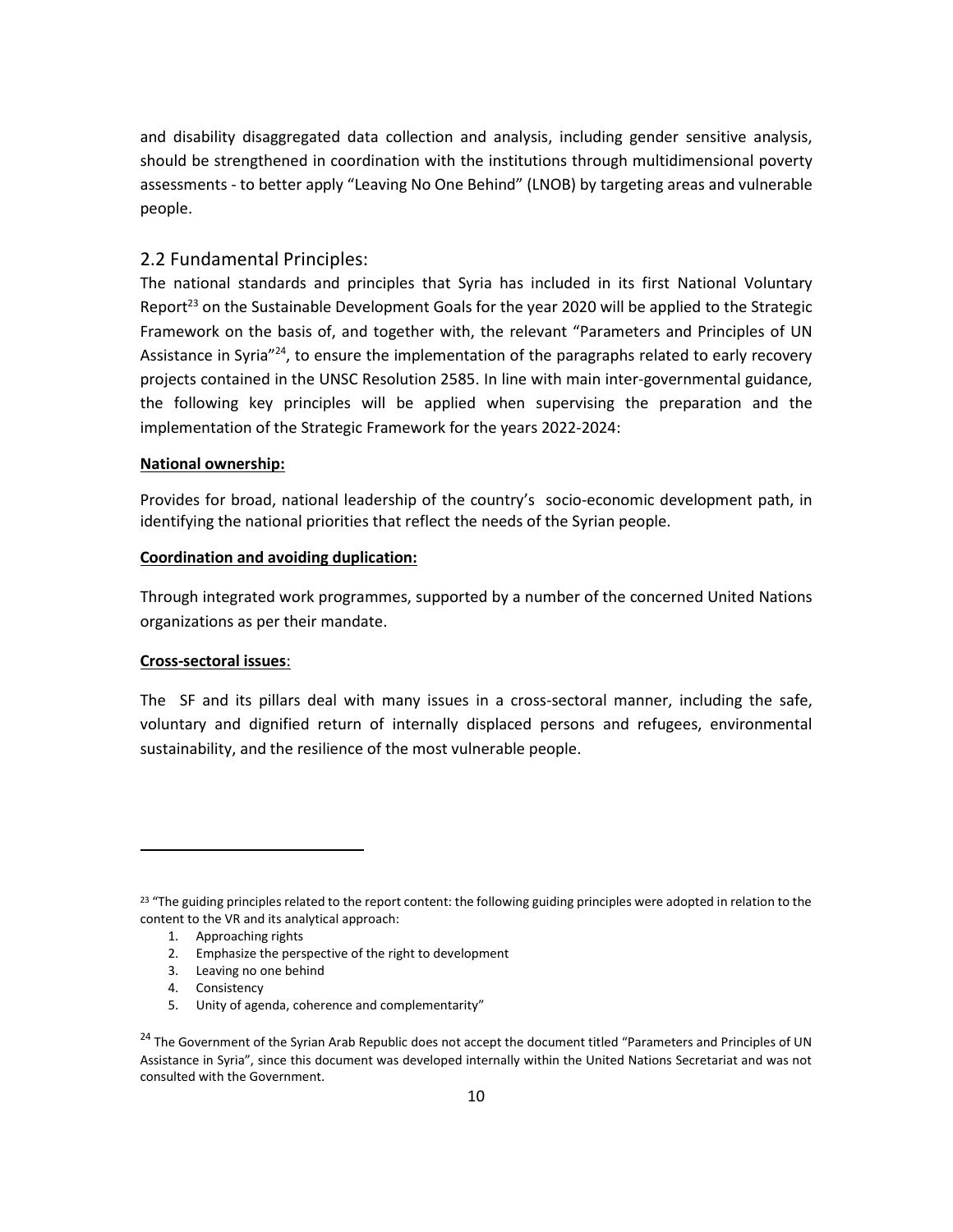#### **Adaptability**

A broad SF results framework with a focus on four strategic-level outcomes provides the national partners and the UN system with sufficient room to adjust to relevant changes in the country context during the period 2022-2024 while – at the same time - ensuring continuity and coherent programmatic direction. Annual Joint Work Plans will be used to adapt outputs, key activities and the SF funding framework to changes in the country situation and partnerships. Strong and effective Pillar Group mechanisms will be crucial to ensure timely adjustments and continued delivery in a changing context.

#### **Integrated use of UN programming principles**

The latest global set of UN core programming principles will be applied in alignment with the national basic principles, in an integrated manner, and at all stages of the programming process. Both UN wide programming under the SF 2022-2024, and UN agencies' individual programmes and projects, will be guided by the principles of Leaving No One Behind (LNOB), Human Rights-Based Approach to Programming, Gender Equality and Women's Empowerment, neutrality, equity and impartiality, and will be used to maximize resilience-building and sustainability of results, while results-based monitoring and reporting will serve to strengthen transparency and accountability.

In order to achieve gender equality and women's empowerment, gender mainstreaming as a set of strategic as well as technical approaches is required across the UN interventions, including all those under the UN strategic framework in Syria for the years 2022-2024.

Disaggregated data per sex and age, as well as gender-sensitive indicators that specifically measure gender equality, are an integral part of gender mainstreaming and necessary to understand and address gender inequalities and the specific needs of women and girls, utilizing efficiently, effectively and with equity the limited available resources, to improve social and development outcomes. Through the collection and reporting of sex- and age-disaggregated data at the level of administrative units, the UN, national stakeholders and policymakers are better equipped to strategically plan and implement programmes to improve social and developmental outcomes.

#### **Context Sensitivity**

To implement the Strategic Framework, the Government of Syria and UN agencies commit to work in accordance with the UN Charter and in line with national priorities and relevant principles of the UN for aid delivery<sup>25</sup>, humanitarian principles, and adopting a participatory approach in the social, economic and environmental resilience of their communities. UN Agencies understand the

<sup>&</sup>lt;sup>25</sup> Including as they relate to International Conventions and Treaties ratified by Syria.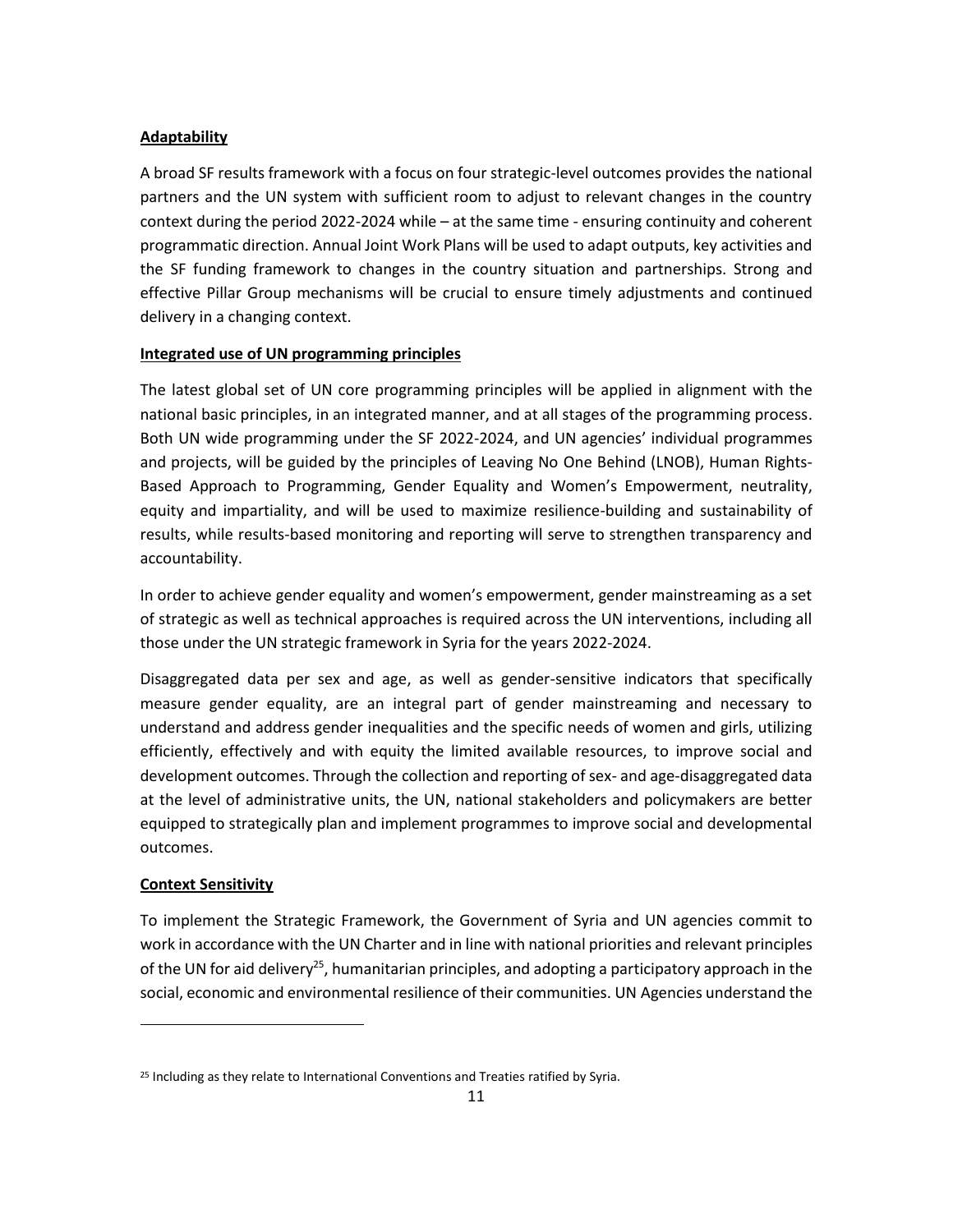sensitivity of the context in which they are operating. They act upon their understanding of these dynamics in order to avoid unintended negative impacts, maximize positive change in people's lives, and develop more effective and responsive interventions to the multidimensional socioeconomic environment.

To ensure context sensitive programming, programmatic interventions are informed by the following principles and approaches in order to maximize their positive impact on targeted communities: coordination with the concerned national authorities; regular situation assessments; inclusiveness and participation, to ensure all affected people benefit from programmatic interventions, and that their needs and challenges are taken into account and addressed; a focus on enhancing social cohesion and protection across all programming; gender sensitivity and focus on vulnerable people; responsibility and commitment towards beneficiaries<sup>26</sup>.

#### **Protection against Sexual Exploitation and Abuse**

Protection against sexual exploitation and abuse refers to acts that may be committed by the United Nations staff, its personnel or implementing partners. Sexual exploitation and sexual abuse have always been unacceptable behavior and prohibited conduct for United Nations staff. Such conduct is prohibited by the United Nations Staff Regulations and Rules. The prohibition of acts of sexual exploitation and abuse extends to all staff and personnel of the United Nations, including those affiliated with it such as its implementing partners. For the purpose of preventing and protecting against sexual exploitation and abuse that may be committed by staff, personnel or implementing partners of the United Nations, policies, protocols and guidelines have been developed by the United Nations globally, the United Nations in Syria is committed to the respect and implementation of these policies, protocols and guidelines.

#### <span id="page-11-0"></span>2.3 Strategic Approaches

The design of the SF 2022-2024 is based on a coordinated effort between the Syrian Government and the UN to support people's resilience and early recovery, based also on lessons learned from years of implementation in Syria and globally, annual and mid-term reviews of the current SF, a close dialogue and consultation with UN partners and a comprehensive UN socio-economic context analysis covering the five key dimensions (people, planet, prosperity, peace and partnerships) of the 2030 Agenda. The priority areas and structure of the SF 2022-2024 reflect the

<sup>&</sup>lt;sup>26</sup> Within the United Nations, this principle is also called Accountability to the Affected Populations (AAP), which represents an active commitment of organizations to use power responsibly. This is done, by the organisations and humanitarian actors, through listening to and incorporating the feedback of the people in the formulation of programmes; through sharing information in an effective and transparent way; through listening the communities' points of view on the success and impact of interventions in the evaluations.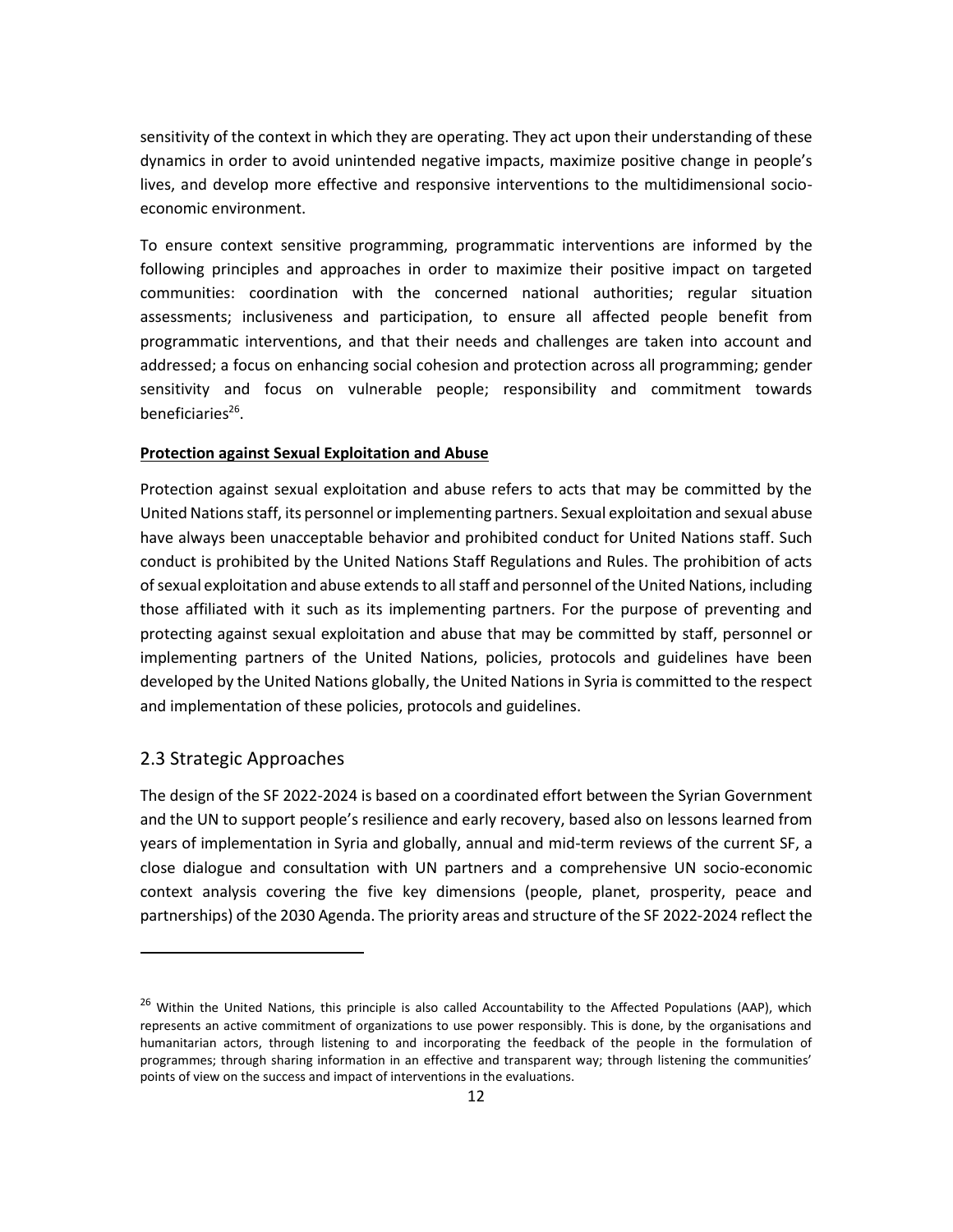areas of major needs and vulnerabilities for the people in Syria that the UN intend to contribute to address, based on independent vulnerability assessments within agreed methodologies, and they are congruent with the national priorities included in the national Strategic Plan "Syria 2030".

Given the socio-economic impact of the COVID-19 pandemic, the SF 2022-2024 also integrates the key elements from the "UN framework for the immediate socio-economic response to COVID-19" (SERP), putting in practice the UN Secretary-General's Shared Responsibility, Global Solidarity report on the same subject. A timely and tailored socio-economic response represents one of three critical components of the UN's COVID-19 interventions, alongside the public health and humanitarian response.

Since the first half of 2020, the UN team worked to capture its collective effort towards addressing the socio-economic impact of COVID-19 into globally identified streams of work under this framework – that represent an integrated support package offered by the United Nations until the end of 2021 to protect the needs and rights of people living under the duress of the pandemic, with particular focus on the most vulnerable people. The activities under this framework that go beyond immediate emergency health response and humanitarian assistance are integral part of the UN SF.

This section illustrates some key strategic approaches applied in the SF.

#### **People-centered programming**

Based on the UN socio-economic context analysis which identified widespread poverty and unemployment as two of the main socio-economic challenges, the SF 2022-2024 promotes people-centered, inclusive and equitable socio-economic resilience which is tailored to address challenges in rural and urban contexts and targets the most vulnerable people and areas of Syria. Its programmatic focus is oriented on the basis of gender analysis and the use of sex, age and disability data**.** This also include enhancing community participation in recovery and resilience, as well as psychosocial support and public health.

In order to realize the vision of LNOB, the UN SF also works on strengthening of data and statistics capacities, in consultation and according to current practices with the Central Bureau of Statistics (CBS) in data generation, monitoring, analysis and use, with a focus on sex, age and disability disaggregated data on the most vulnerable areas and people to enable effective gender evidencebased and resilience-based programming.

#### **Forward-looking and risk-informed programming**

To address the growing needs of the people, and in line with the collective outcomes agreed in 2018, the SF 2022-2024 seeks to gradually complement the short-term humanitarian response implemented under the HRP, with a mid-term resilience approach. In this way, the SF seeks to contribute to more sustainable community recovery and resilience-building that can mitigate the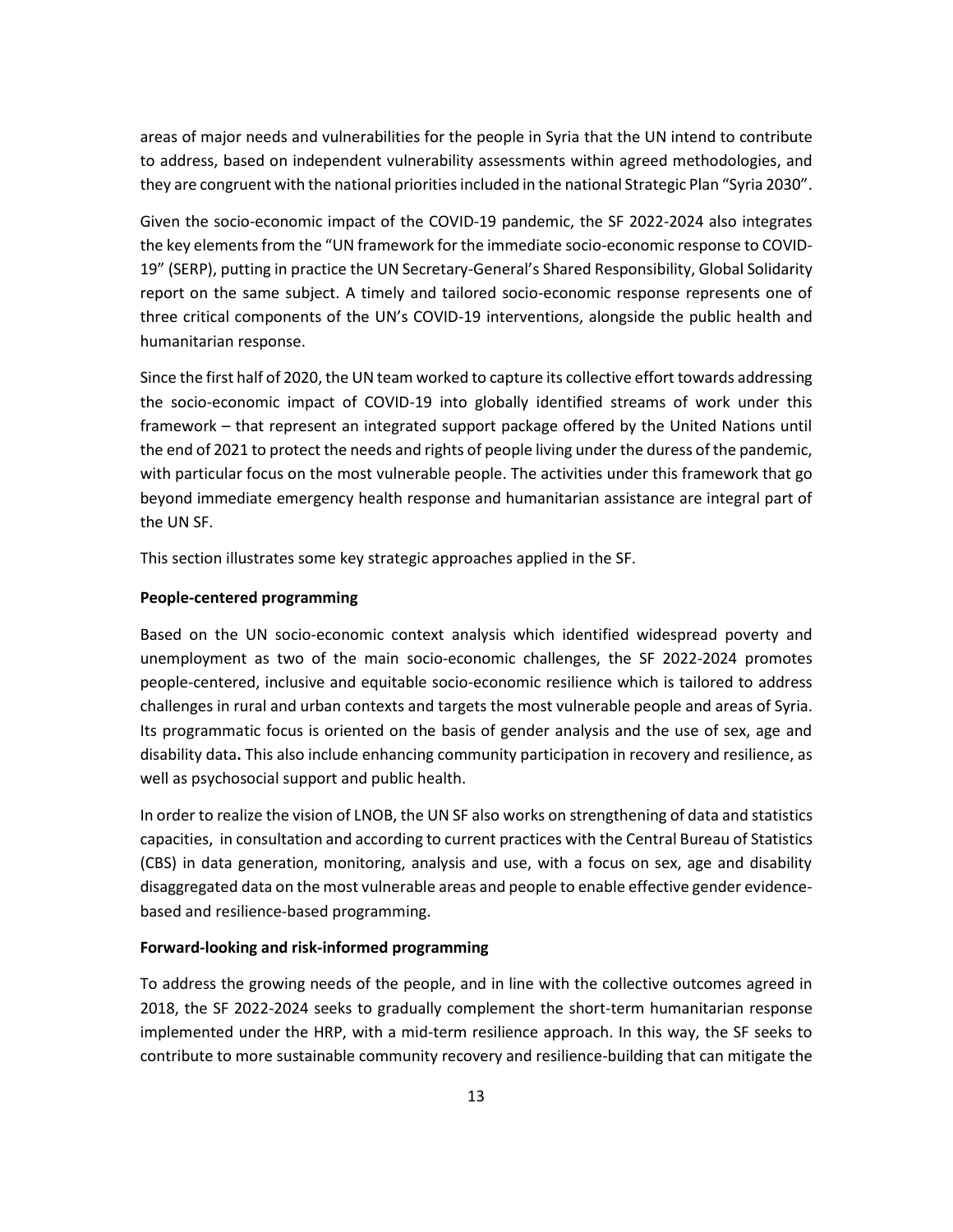risks of a further deterioration of the humanitarian situation resulting from worsening socioeconomic conditions and the shrinking of already limited essential services. This risk-informed programmatic scope requires supporting the conditions for displaced people and refugees' safe, voluntary and dignified return, as well as addressing their needs, risks and vulnerabilities in finding sustainable solutions, with a focus on protection, basic social services, economic development, livelihood opportunities, and social inclusion.

#### **Integrated and area-based programming**

Based on the vision and commitment to combine short-term responses with mid-term resiliencebased interventions to address people's humanitarian needs, more holistic and integrated programming will be used to cover early recovery needs in targeted areas. Modalities for applying integrated programming include cross-sectoral joint programmes and decentralized area-based programming, with a focus on local, community-based resilience in a manner that can achieve integration and non-duplication in planning and implementing program activities across different levels, in a participatory manner between actors on national and sub-national level.

Leveraging, when relevant, area-based programming is a way to align with the situation of crisisaffected populations. Using geographic areas as entry points for multi-agency assessments and multi-sectoral interventions, area-based approaches enable collaboration of multiple stakeholders and communities based on a more holistic identification of interrelated needs, risks and vulnerabilities, as well as opportunities for programmatic synergies and achievement of sustainable results. With a focus on community-level recovery, it puts emphasis on effective and sustainable service delivery, as well as social cohesion.

In relation to the above, the SF 2022-2024 will include urban-area-based recovery at the level of cities, districts and neighborhoods, with a focus on rehabilitation of critical life-sustaining infrastructure, access to services for all people in general and vulnerable people<sup>27</sup> in particular, economic recovery, and urban planning.

#### **Supporting technical capacities**

As a central approach for achieving the four SF outcomes the focus will be on addressing people's needs, ensuring the technical capacities necessary to provide sustainable, equitable, inclusive and responsive access to quality basic services for all Syrians.

<sup>&</sup>lt;sup>27</sup> "At its basic level, vulnerability is defined as an exposure to a marked decrease in standard of living. It is of special concern when it is prolonged, and when standards of living fall below critical thresholds, to a point of deprivation." (source: hdr.undp.org). For the purposes of this document, vulnerabilities are defined by the severe lack of access to basic services, livelihoods, and minimum living conditions in response to basic human needs and rights.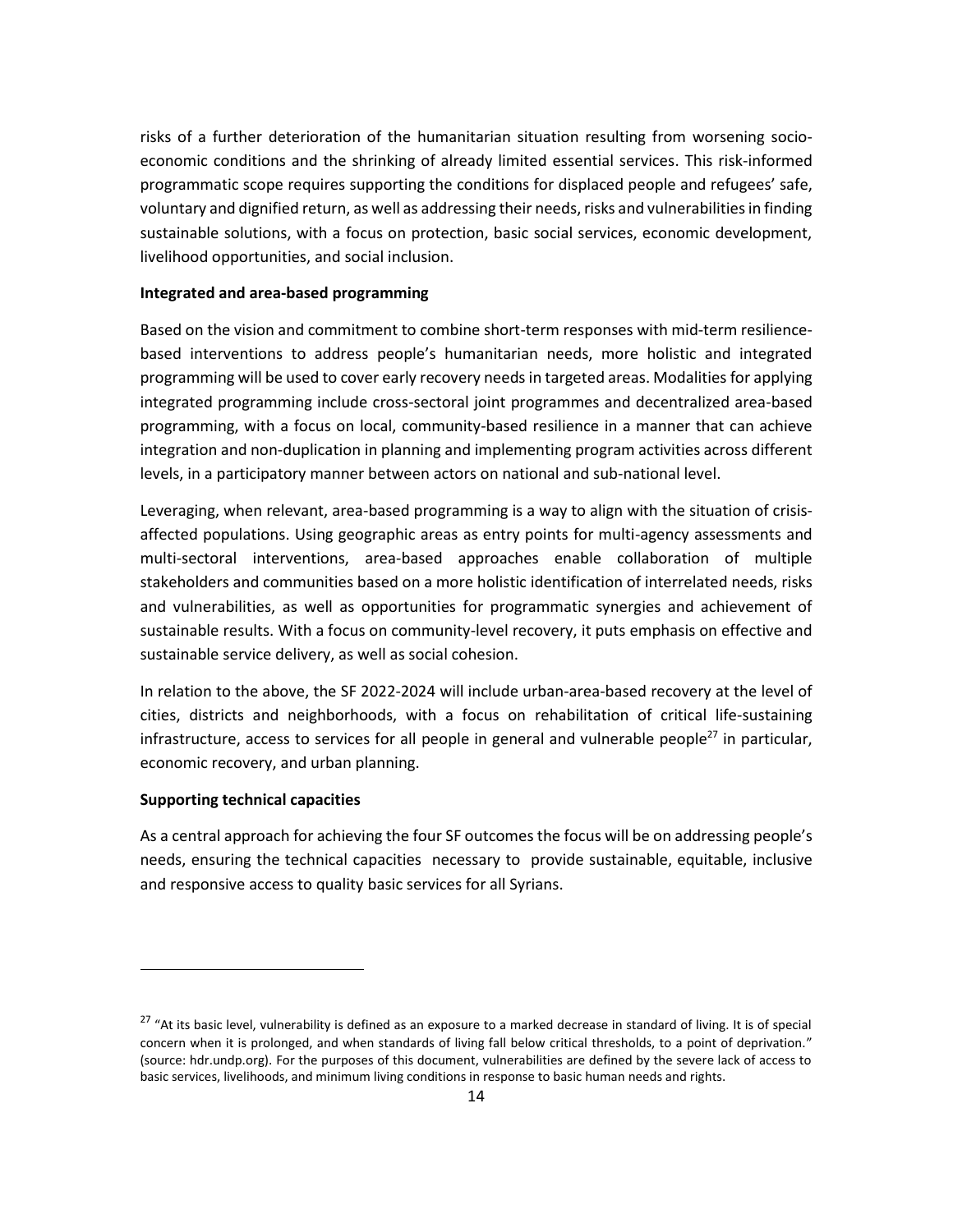#### **Mainstreaming environmental sustainability**

The crisis has aggravated a number of environmental problems and deepened the shortage of natural resources. This shortage had already been identified as a new challenge added to other principal development challenges before the crisis. Together with an increased focus on climate change, and sustainable management for natural resources, the SF is mainstreaming environmental sustainability across its four pillars and outcomes to strengthen environmental protection, regulatory control of emissions and effective management of water and other natural resources, as well as integrated waste management.

#### **Expanding partnerships**

To better deliver its activities at local level and to the benefit of the people, the SF will continue to strengthen and expand partnerships with relevant national and international stakeholders in the policies, capacity building and service delivery areas. Partnerships will be based on the engagement of communities, women and young people, engagement of people affected by the crisis, and participation of the private sector, focusing on micro, small and medium enterprises.

#### **Centrality of UN programming**

In line with the confirmation of the centrality of the UN programming process in the SG's reform and the new UNSDG global guidance, the annual work plans will be set jointly by the concerned national authorities, the relevant UN organizations with the support of the Operations Management Team (OMT) and related inter-agency mechanisms and directly aligned with the vision and strategic results of the SF 2022-2024. This will ensure maximum coordination to support all UN contributions and inter-agency mechanisms at country level for effective implementation of the SF 2022-2024 and achievement of its Outcomes and Outputs.

Overall, the UN system in Syria will use its technical comparative advantage as a relatively distinct partner in itsfield of work to promote universal principles and values, provide technical assistance to relevant stakeholders, and facilitate international expertise, knowledge transfer and financing to enable all people in Syria to cope with the impact of the crisis and engage in a path towards realizing their full potential.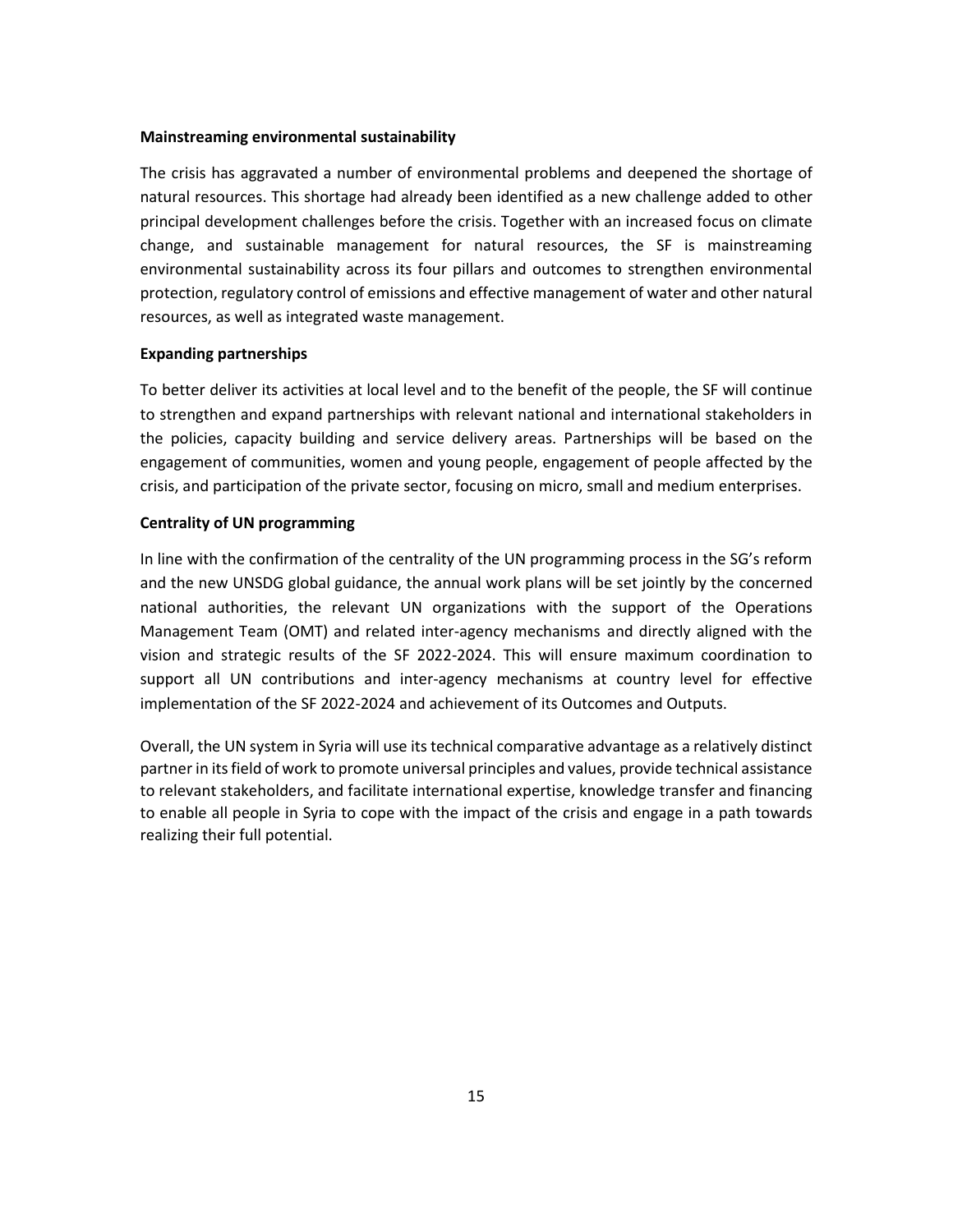## **3. Programme Pillars**

#### **Pillar I: Availability and Access to Basic and Social Services**

**Outcome 1:** Improved, equitable, inclusive and safe access to quality basic services.

#### **Priority SDGs:**

SDG2, SDG3, SDG4, SDG5, SDG6, SDG7, SDG9, SDG10, SDG11, SDG 16

#### **Related Pillar of the Strategic Plan "Syria 2030":**

Pillar 4: Human Development Pillar 2: Infrastructure development and renovation

#### **Context, Rationale and Approaches**

The availability, accessibility and quality of basic services in Syria, as well as housing and other public infrastructure, have deteriorated significantly as a result of crisis. Widespread damage and destruction combined with large-scale urban displacement, and a sharp decline in public resources have further reduced the capacities and effectiveness of service providers to ensure equitable, inclusive and safe access to sustainable basic quality services.

The education system has been severely affected, with a large number of completely or partially destroyed schools and many children out of school or at risk of dropping out.

The persistent effects of the crisis and the recent COVID-19 pandemic spread have had a negative effect on children's education and psychological well-being; therefore, multi-dimensional policy, programmatic and service-oriented responses are required.

The crisis has created substantial challenges for the education sector, and widespread poverty and unemployment have pushed a great number of children to abandon their education in order work and support their families. Overall, the education system, including the quality of education, are affected. However, substantive continued efforts continue to strengthen the coordination and coverage within the education system through the Syrian National Curriculum Framework 2019 and the non-formal education framework development.

With regards to the health system, it suffered from the destruction and degradation of health infrastructure, attrition of staff and lack of essential medicines. Women and girls are especially impacted by the lack of access to sexual and reproductive healthcare. Ten years of crisis have also resulted in high need for psychological health and disability services across various age groups. Widespread poverty, as well as shortages and high prices of food, fuel and electricity, further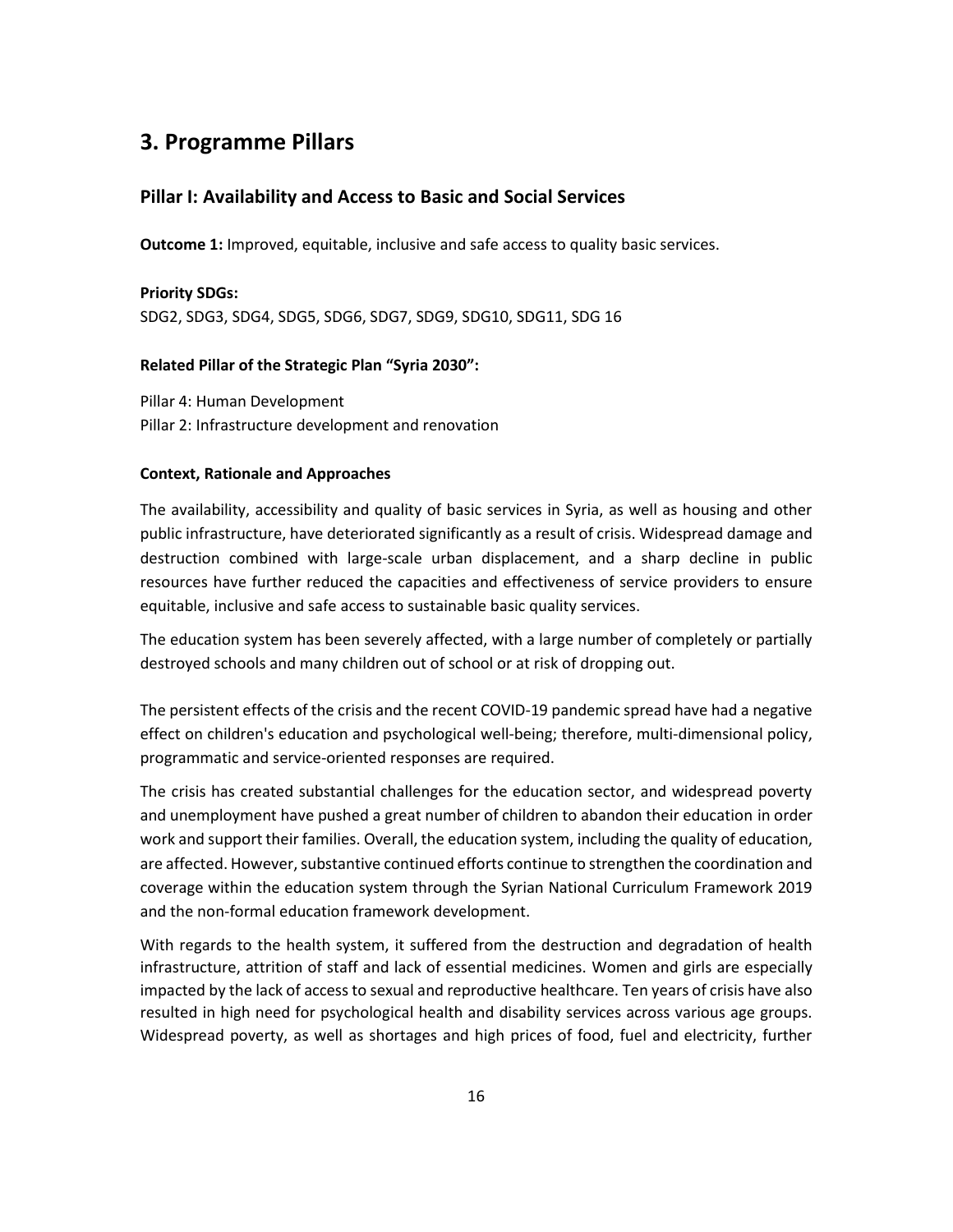contribute to an increase in morbidity and mortality rates, especially amongst the most vulnerable populations including children and elderly people.

The electric power sector has been affected severely, with an impact to access basic services which depend upon electricity such as health, water, education and agriculture services. Lack of access to electricity also gravely curtails livelihoods, both urban and rural.

The COVID-19 pandemic is putting extra burdens on the already fragile healthcare system with additional emerging repercussions. Preparedness and response to the pandemic across Syria is affected by limited information and a lack of trained health workers, facilities and medical equipment necessary to respond to the increase in infections, especially among the most vulnerable populations. The multi-faceted and potentially severe impact of COVID-19 on peoples' lives and livelihoods, as well as the economy and society in general, needs for the response to COVID-19 to be across the health system, including increased specialized services for testing and treatment in line with WHO guidelines as well as revitalization of the primary health care. The severe deterioration in the socio-economic situation, disruption and destruction of primary health system, problem of growing food insecurity driven by diminishing production as well as the erosion of livelihoods and coping strategies at the family level have significantly impacted maternal and child nutrition status.

Water and sanitation systems have also been severely affected due to the crisis. The destruction or damage to water networks, combined with the displacement and drain of qualified technical water and sanitation staff, have decreased communities' access to safe water. The same applies to irrigation, noting that around 85 per cent of water use is for agricultural purposes (limited restoration of this basic infrastructure is covered in Outcome 2). Many households rely on alternative and unsafe water sources to meet or complement their water needs which increases public health hazards including outbreaks.

With regards to the housing sector, large-scale destruction and damage to the housing stock, limited access to the cadastral records system, reduced the availability of safe and adequate shelter, whilst also hindering return to urban centers. Houses severe destruction increased building materials and rapid building demands.

While continuing to meet humanitarian imperatives, ensuring consistent, sustainable and safe access to basic services and removal of physical obstacles is essential to achieve community resilience, environmental protection and sustainable management of natural resources needed for people's subsistence, attention to local resilience, and enabling the safe, dignified, and voluntary return of displaced persons to the place of origin or their choosing, when the conditions are met.

Work under this Outcome will integrate also the stream of work 1. (*Ensuring that essential health services are still available and protecting health systems*) and 2. (*Helping people cope with*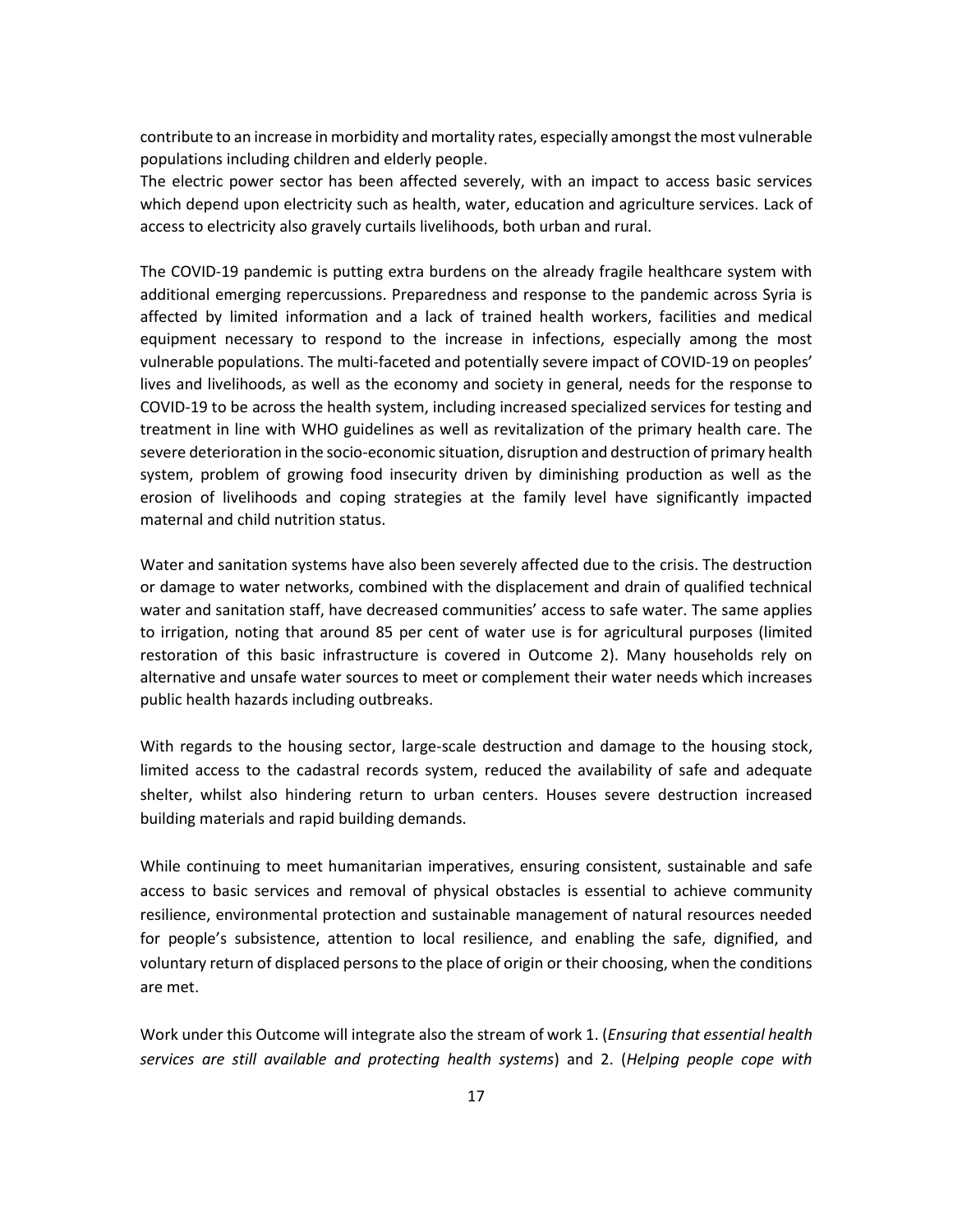*adversity, through social protection and basic services*) of the "UN framework for the immediate socio-economic response to COVID-19". Joint planning and implementation under Outcome 1 will be risk-informed and shock-responsive, incorporate new opportunities and use - in a flexible manner - different approaches to increase equitable, inclusive, safe, and resilient access to quality services and good infrastructure.

#### **Priorities**

In the given context, and based on consultations with key stakeholders, the UN system's support will focus on increasing improved, inclusive, safe and equitable access and coverage of essential basic services and essential infrastructure, specifically for the most vulnerable people.

Given the programmatic linkages between its four pillars, Pillar 1 constitutes an essential foundation for the work under the other three pillars.

In view of the range of themes addressed under this Outcome, key programming priorities can be clustered as follows:

- Support increased access to equitable and inclusive quality education, including to children with special needs, decreasing the rates of out-of-school children, and improving the school environment. Support the acquisition of skills and competencies for employment to support livelihood and facilitate access to non-formal education.
- Support and strengthen essential health services to reduce morbidity and mortality, across primary,secondary and tertiary health and strengthening health information and surveillance systems including the utilization of standardized electronic support.
- Strengthen and scale up crucial nutrition services across the primary health care services to prevent malnutrition in early childhood and pregnancy and to promote growth and development of children and the nation.
- Support inclusive and equitable access to safe drinking water and clean sanitation (including improved hygiene practices), as well as solid waste and debris management to alleviate health and environmental hazards in target areas.
- Contribute to the rehabilitation of critical civilian infrastructure linked to the delivery of basic and social service and the emergency restoration of damaged housing (including specialized social protection centers) to improve living conditions for all of the population with focus on those most in need in urban and rural areas, in order to pave the way for the dignified, safe and voluntary return of displaced populations, and to strengthen resilience and socioeconomic revitalization of host communities.
- Support small scale rehabilitation of electricity systems essential to the provision of basic services to people (health, education, housing and water)
- Support cadastral and land administration services, to enable the people in Syria to access necessary documentation that will facilitate a return to their homes and properties, with a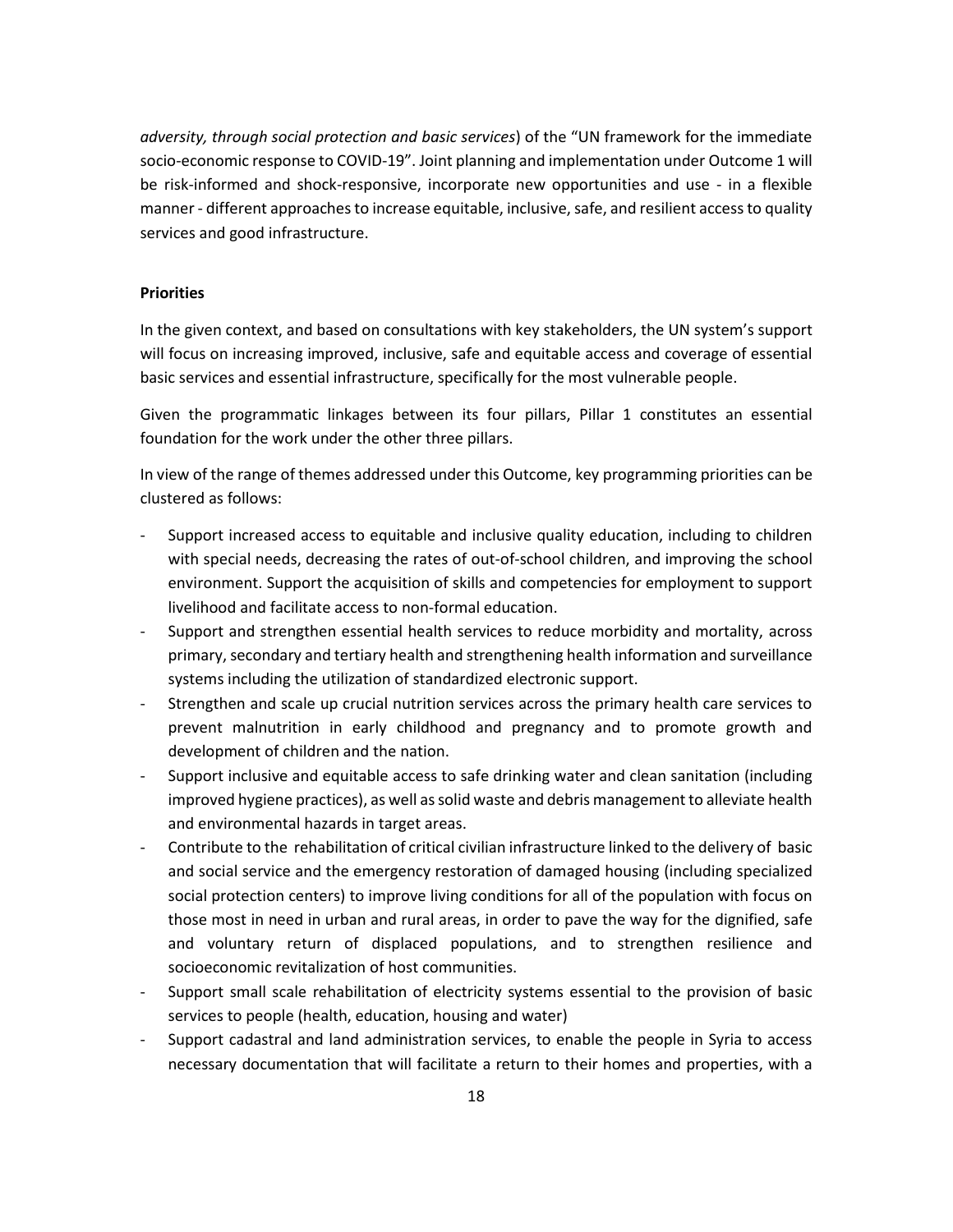review on women's right to land and housing ownership, in line with international HLP rights and the Government of Syria's international commitments, where applicable.

- Contribute to improving spatial connectivity and productivity through safer access and light civil works/rehabilitations of local damaged roads, public spaces and transportation systems.
- Contribute to achieve environmental sustainability through integrated management of natural resources, focus on forests, biodiversity, water resources, and the use of renewable and alternative energies.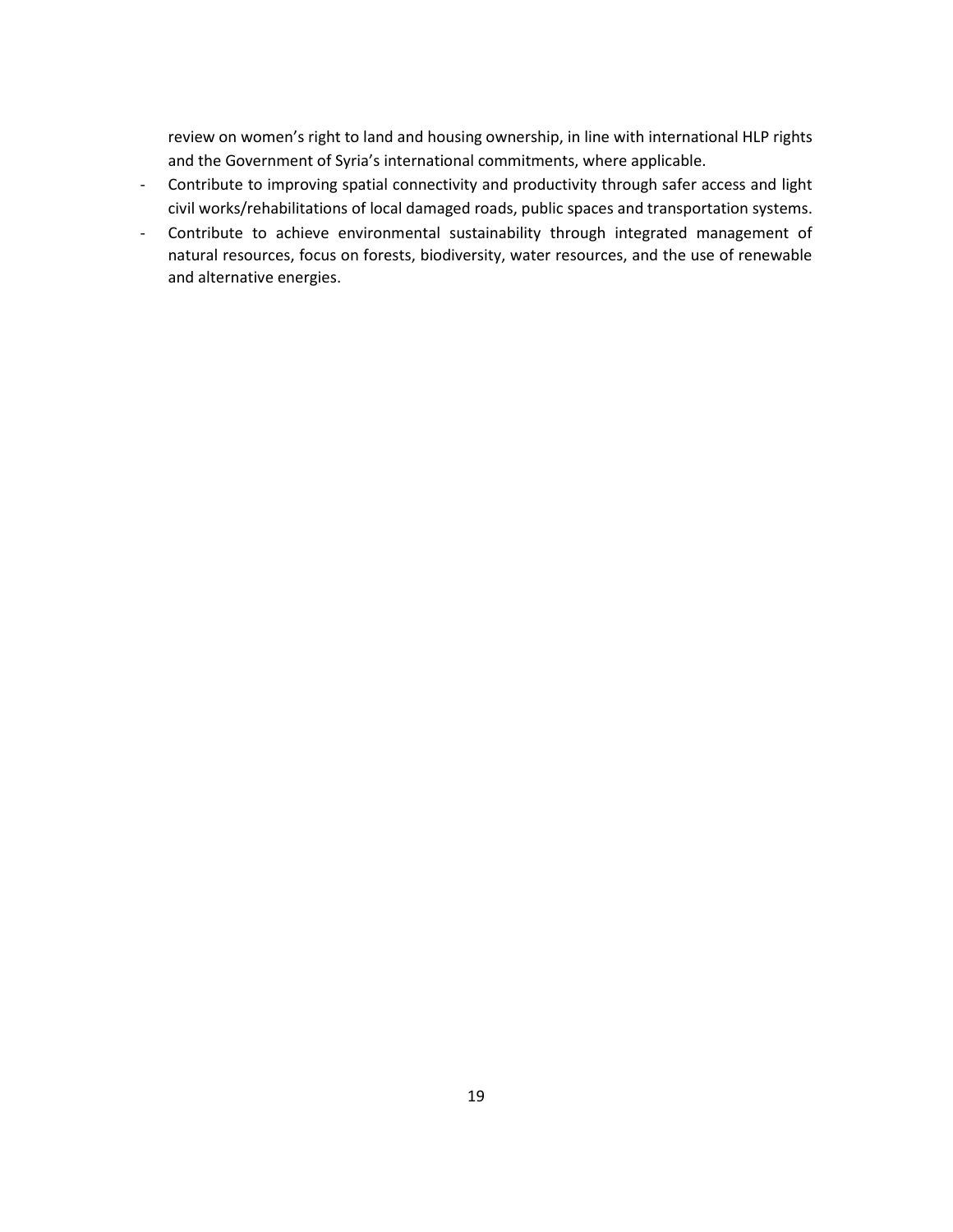#### **Pillar II: Sustainable Socio-economic Recovery**

**Outcome 2:** Better access for people, especially the most vulnerable, to social protection services, sustainable livelihoods, and inclusive and equitable socio-economic recovery.

**Related SDGs:** SDG1, SDG2, SDG5, SDG6, SDG7, SDG8, SDG9, SDG10, SDG11, SDG13, SDG15

#### **Related Pillars of the Strategic Plan "Syria 2030":**

Pillar 2: Growth and Development

Pillar 3: Infrastructure and Energy

Pillar 4: Human Development

#### **Context, Rationale and Approaches**

The prolonged crisis has led to widespread loss and destruction of human, social, natural, physical and financial capital with negative impacts on socio-economic development and livelihoods, especially for the most vulnerable people in Syria. In addition, the COVID-19 crisis has had an impact on the vulnerabilities of people in Syria that still needs to be accurately and fully estimated and mapped.

Poverty and food insecurity rates and vulnerability amongst the population, in both rural and urban areas across Syria, increased due to combined impact population movements, including large scale internal displacement, disruption to lives and livelihoods, massive damage to infrastructure and a huge drop in food production. Thus, the most vulnerable people – who often use negative strategies to cope with multiple shocks – women, youth, older people, persons with disabilities and people with a legal refugee's status in Syria, are often affected by the socioeconomic impact of the crisis.

In response to this context, and congruently with the Strategic Plan "Syria 2030", the SF will apply a gender-responsive pro-poor strategy, which provides integrated support to inclusive economic growth, and improved equitable income distribution.

Outcome 2 aims at inclusive and equitable participation of the poor and the most vulnerable people, and better integration of the least developed areas in the socio-economic recovery of Syria. It will use a multi-sectoral, issue-based approach to programming, with a focus on areabased recovery activities in the targeted areas and in coordination with the relevant governmental institutions of each sector, in order to strengthen livelihoods and socio-economic recovery while ensuring food security through small scale restoration of damaged vital irrigation infrastructure and sustainable management of natural resources, including adoption of improved on-farm water use.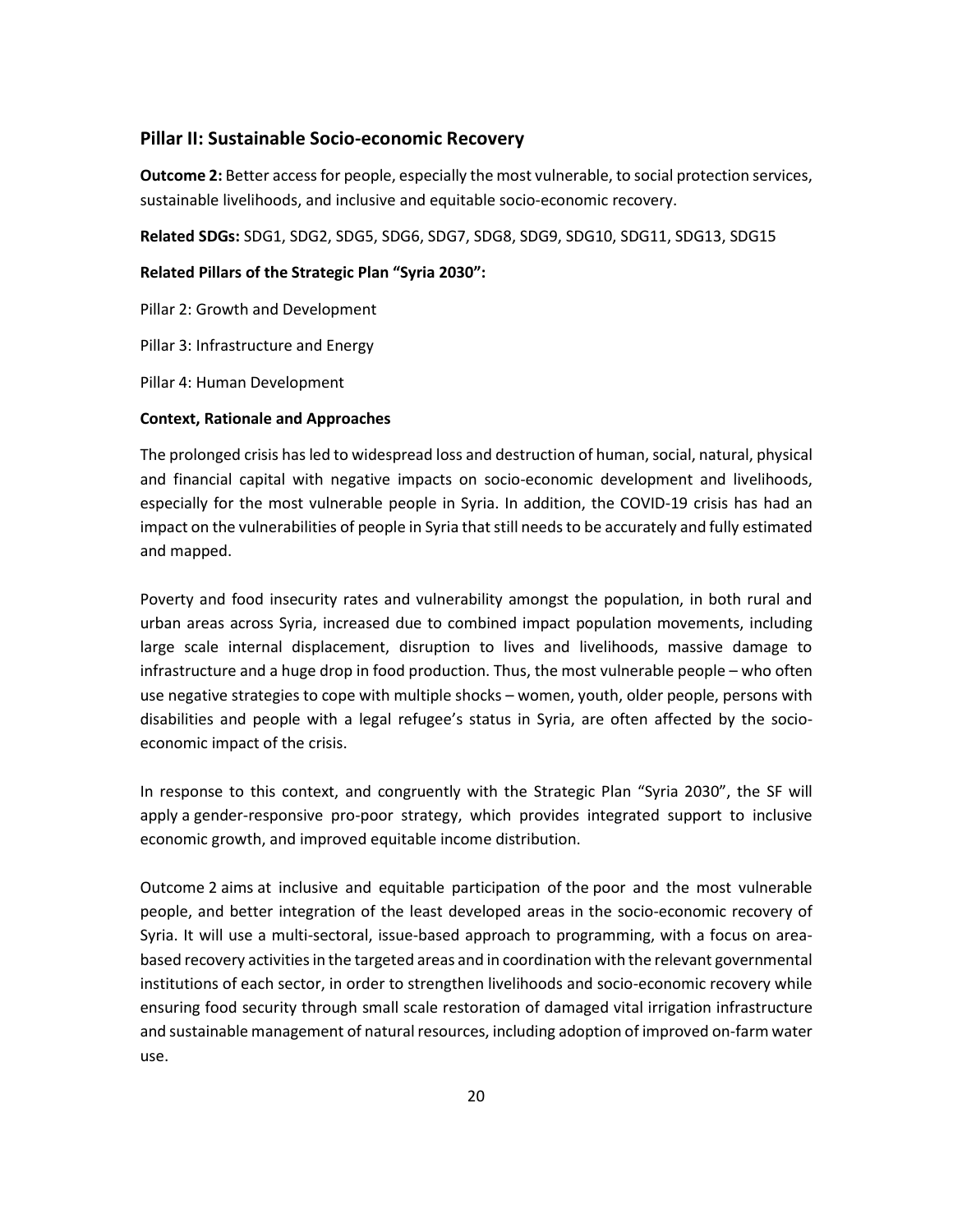Work under this Outcome will also integrate the stream of work 2. (*Helping people cope with adversity, through social protection and basic services*) and 3. (*Protecting jobs, supporting small and medium-sized enterprises, and informal sector workers through economic response and recovery programmes*) of the "UN framework for the immediate socio-economic response to COVID-19. These streams are connected by a strong environmental sustainability and gender equality imperative to build back better.

Whereas programme interventions under the SF 2016-2020 have been sporadic and short-term due to the instability of the context, thus limiting their impact towards mid-term recovery, activities under this Outcome will promote horizontal integration across sectors, and between rural and urban contexts, with a focus on partnership with relevant national authorities, municipalities, universities, CSOs and the private sector, for example through reinforcing relevant value chains; and temporal integration between short-term interventions which respond to urgent needs and medium- term programming for early recovery, including to boost sustainable employment, income generation, and reintegration of returnees, as well as food security through sustainable natural resource management.

#### **Priorities**

Programmatic activities under Outcome 2 will focus on addressing the high unemployment rates, especially amongst women, persons with disabilities, and youth, to prepare them for successful entry and participation in the available labor market opportunities, to contribute to improving social protection systems and to organize informal sector in terms of work standards improvement.

Other thematic focus areas under Outcome 2 include labor market participation and employment across all sectors of the economy, social assistance and insurance, small scale limited restoration of damaged productive civilian infrastructure and assets for sustainable production, as well as protection/restoration of the natural resource base, and mainstreaming climate change adaptation.

In line with the LNOB principle, Outcome 2 identifies and targets the most vulnerable people – comprising women, children, youth, older persons, persons with disabilities, IDPs, refugees and returnees who are in need, and smallholder farmers.

Activities under Outcome 2 of this SF will focus on:

- Creating and strengthening sustainable and inclusive livelihoods.
- Restoring production for food and nutrition security (including a focus on supporting farmer returnees to resume farming activities).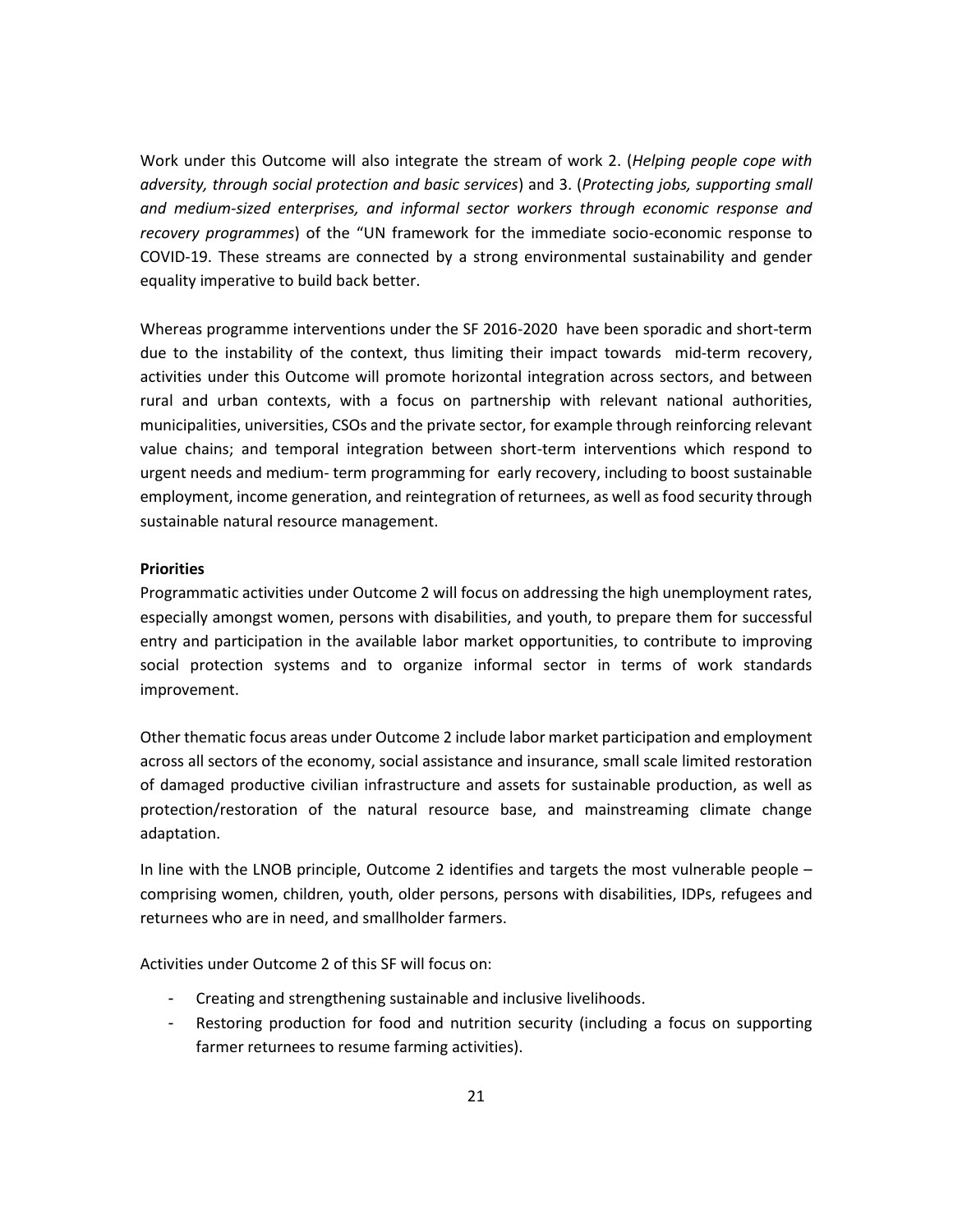- Support malnutrition detection and management, and healthy lifestyle, with healthy food measures long life.
- Restoring income, and ensuring sustainable living opportunities (active labor, receiving technical training and qualifications in all sectors, public markets, value chain development, etc.).
- Contribute to improving basic productive resources infrastructure, and the required assets for sustainable production (including rural development centres and rural industry units for vocational training and skills development).
- Supporting the development of a social protection system (including social insurance, integration of social services, specialized social protection centers, gender equality and women empowerment programs…) that assists people to recover, with a focus on the SDGs and inclusive and effective participation of communities and vulnerable people.
- Strengthen awareness and support community initiatives to enhance the resilience, the recovery and the wellbeing of communities.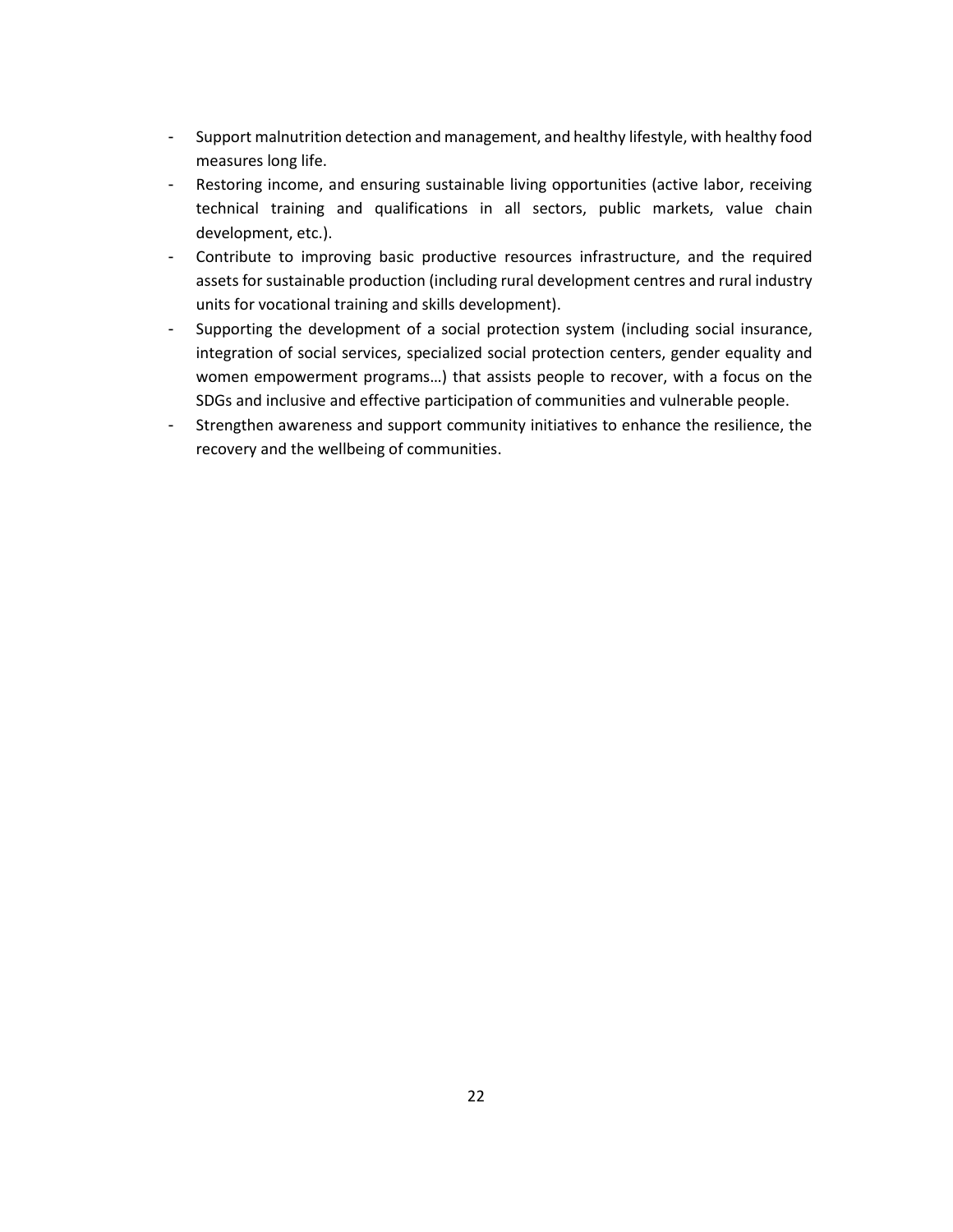#### **Pillar III: Enabling environment for a resilient return**

**Outcome 3**: Improved living conditions of displaced people, returnees and affected communities<sup>28</sup>.

**Priority SDGs:** SDG1, SDG2, SDG4, SDG5, SDG6, SDG7, SDG10, SDG11, SDG16, SDG17

#### **Related Pillars of the Strategic Plan "Syria 2030":**

Pillar 2: Administrative Reform and strengthening Integrity

Pillar 3: Infrastructure and Energy

Pillar 4: Human Development

#### **Context, Rationale and Approaches**

The ongoing trends in spontaneous returns amongst Syrian refugees and IDPs<sup>29</sup> are indicators of the need for support to communities where returns are taking place, as well as to prepare for future returns. Outcome 3 will therefore serve to enhance the resilience of internally displaced people, Syrian refugees who have exercised their right to return voluntarily, returning Palestinian refugees and that of their communities. Building the resilience of returnees and their communities is key to their socio-economic reintegration. Assistance towards the reintegration of refugees and IDPs will have a strong focus on enhancing their protection, social cohesion and effective participation in their communities and strengthening enabling conditions for voluntary, safe and dignified return.

The Government of the Syrian Arab Republic has recognized "the safe and voluntary return of IDPs and refugees to their areas of origin"<sup>30</sup> as a significant issue during the relief phase and as an essential base for recovery. The focus on reintegration of returnees within their communities is consistent with the "2030 Agenda" for Sustainable Development and its central, transformative promise to "leave no one behind" and Do No Harm.

<sup>&</sup>lt;sup>28</sup> The primary beneficiaries of this outcome include Syrian refugees who have freely chosen to return to Syria, people displaced inside the country, communities that have been affected due to exodus or influx of IDPs, Palestine refugees hosted by Syria before and during the crisis, and refugees legally residing in Syria.

 $^{29}$  From 2016 to 2020, UNHCR has verified that some 267,170 refugees have spontaneously returned to Syria (source: [https://data2.unhcr.org/en/situations/syria\\_durable\\_solutions\)](https://eur02.safelinks.protection.outlook.com/?url=https%3A%2F%2Fdata2.unhcr.org%2Fen%2Fsituations%2Fsyria_durable_solutions&data=04%7C01%7Ctennant%40unhcr.org%7Cc657b10e679e412cfc7608d87b4f3be4%7Ce5c37981666441348a0c6543d2af80be%7C0%7C0%7C637394927521881405%7CUnknown%7CTWFpbGZsb3d8eyJWIjoiMC4wLjAwMDAiLCJQIjoiV2luMzIiLCJBTiI6Ik1haWwiLCJXVCI6Mn0%3D%7C1000&sdata=Hr6%2F2pfJeT84DIRsKEbGLQybNDliv%2FH2o%2FlmyuaND2g%3D&reserved=0). The numbers reported are only those verified or monitored by UNHCR and do not reflect the entire number of refugee returns. For the corresponding period, OCHA's IDP Task Force estimated some 3,121,036 IDPs have returned to their governorates of origin (source: [https://data.humdata.org/dataset/syrian-arab-republic-idp-movements-and-idp-spontaneous-return](https://eur02.safelinks.protection.outlook.com/?url=https%3A%2F%2Fdata.humdata.org%2Fdataset%2Fsyrian-arab-republic-idp-movements-and-idp-spontaneous-return-movements-data&data=04%7C01%7Ctennant%40unhcr.org%7Cc657b10e679e412cfc7608d87b4f3be4%7Ce5c37981666441348a0c6543d2af80be%7C0%7C0%7C637394927521881405%7CUnknown%7CTWFpbGZsb3d8eyJWIjoiMC4wLjAwMDAiLCJQIjoiV2luMzIiLCJBTiI6Ik1haWwiLCJXVCI6Mn0%3D%7C1000&sdata=WENGPiUho7Dznzgh6PLhP0W7Y0IxpPeW263xKyzGwIA%3D&reserved=0)[movements-data\)](https://eur02.safelinks.protection.outlook.com/?url=https%3A%2F%2Fdata.humdata.org%2Fdataset%2Fsyrian-arab-republic-idp-movements-and-idp-spontaneous-return-movements-data&data=04%7C01%7Ctennant%40unhcr.org%7Cc657b10e679e412cfc7608d87b4f3be4%7Ce5c37981666441348a0c6543d2af80be%7C0%7C0%7C637394927521881405%7CUnknown%7CTWFpbGZsb3d8eyJWIjoiMC4wLjAwMDAiLCJQIjoiV2luMzIiLCJBTiI6Ik1haWwiLCJXVCI6Mn0%3D%7C1000&sdata=WENGPiUho7Dznzgh6PLhP0W7Y0IxpPeW263xKyzGwIA%3D&reserved=0)

<sup>30</sup> Strategic Plan Syria 2030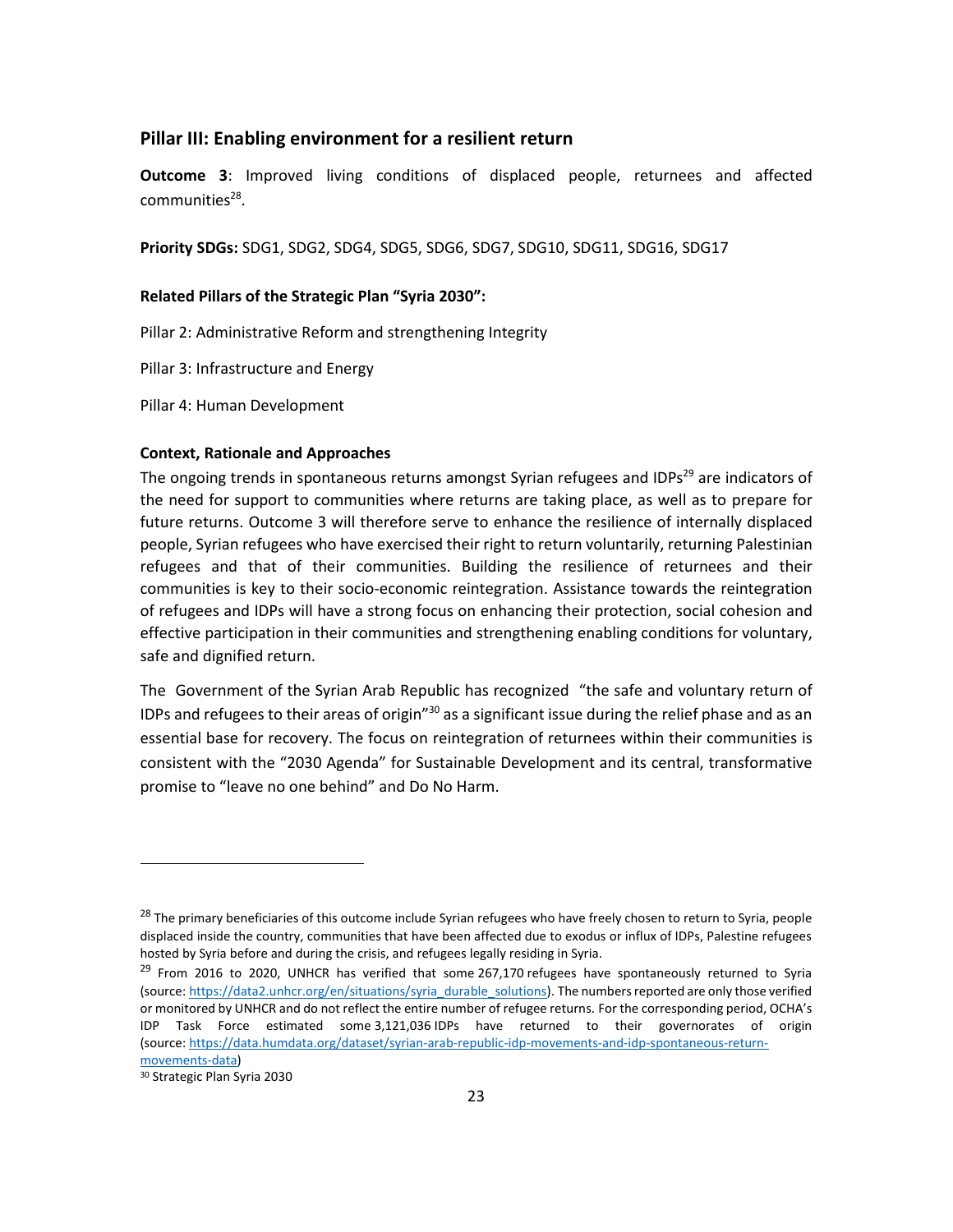Under this Outcome, returning Syrian refugees and internally displaced people will be enabled to restart their lives together with their communities, including through engagement by UNHCR with the Government of the Syrian Arab Republic to promote the establishment of an enabling environment that responds to their challenges $31$ , and measures to facilitate activities in support of resilient return under Outcomes 1, 2 and 4. Assistance will be provided in compliance with global guidance on gender equality, protection and responsibility and commitment to beneficiaries, and will be adapted to the different needs.

Outcome 3 recognizes the crucial importance of robust and lasting partnerships to inform and ensure a collective response to the returns. It will play a catalytic role in combining efforts and promoting greater information exchange amongst UN agencies, the Government of the Syrian Arab Republic and other relevant stakeholders thus ensuring that resilience building is incorporated into various outputs and activities across the other three Outcomes of the SF.

Outcome 3 uses an inclusive area-based approach which enables sub-national administrative units, municipalities, local community and, where needed, national non-governmental organizations (NGOs) and accredited international NGOs to provide services with high quality and efficiency.

Similar to Outcome 2, in coordination with concerned national authorities, UN agencies contributing to this Outcome aim at programmatic integration at three levels: 1) across sectors and issues (horizontal); 2) from macro-level analysis, coordination and recovery planning to projects on the ground (vertical); and 3) across interventions focused on the short, medium, and long-term (temporal), as agreed within the annual plans of the Pillars groups which will be formed for framework implementation.

#### **Priorities**

While Outcome 1 and 2 will ensure the availability and access to basic services and livelihoods also for IDPs, refugees and the host communities as key elements to respond to their primary needs, the focus of Outcome 3 is to:

Support relevant institutions' capacities to ensure the provision of legal and administrative services aimed at facilitating the reintegration of IDP and refugee returnees and at enabling them to easily access those services in order to exercise their rights according to national law, including information related to their properties and documentation.

 $31$  According to the survey results, refugees have indicated their main areas of concern being lack of livelihoods, safety and security, access to adequate housing or concern over property, and inadequate basic services inside the country. Source[: https://data2.unhcr.org/en/documents/details/68443](https://data2.unhcr.org/en/documents/details/68443) - 5th regional survey on refugee return perceptions and intentions March 2019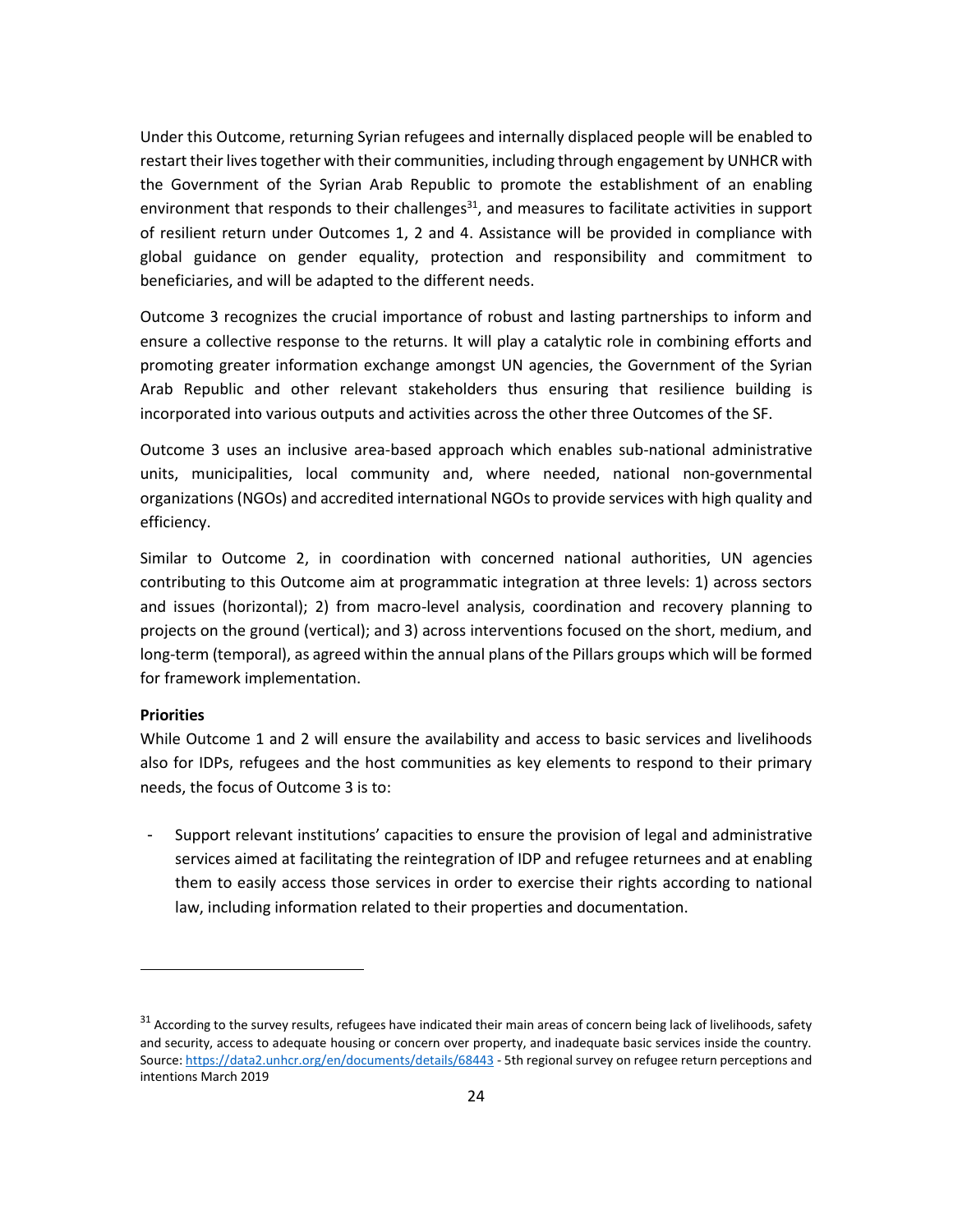- Enhance humanitarian access and integrated work of relevant UN agencies and implementing partners to enable the provision of timely, well designed protection services<sup>32</sup> and reintegration support to returning IDPs and refugees as well as receiving communities.
- Strengthen technical capacities related to analysis of population data, displacement dynamics and return and at the municipal, sub-national and relevant national level to facilitate evidence-based policy and programming, and to support returning refugees and internally displaced people by targeting and delivering services more effectively.
- Enable the effective design and targeting of activities undertaken under the other three pillars, including through technical support to relevant national authorities, including through improved sex, age and disability disaggregated data collection and analysis, according to relevant national regulations, to inform planning and prioritization of early recovery and livelihoods interventions in return areas.
- Enhance the safety and dignity of voluntary return through technical advice on facilitating procedures, public health measures, provision for persons with special needs, necessary civilian infrastructure repair and rehabilitation for access to critical basic services. 33

Under Outcome 3, UN agencies support interventions in enhancing technical capacities and promoting coordination with national and subnational institutions, and where needed national and accredited international NGOs, involved in livelihoods, social protection, gender equality, food security and emergency preparedness with the purpose to respond to people's needs.

 $32$  These include supporting legal aid, support to persons with specific needs, prevention and response to gender-based violence, etc.

<sup>33</sup> Examples of facilitating procedures undertaken by governments in such circumstances have included specific legal and administrative measures related to customs procedures, civil documentation, and other entry formalities for returnees. "Public health measures" in support to returnees. "Necessary civilian infrastructure repair and rehabilitation" might include repair to a health point at the border to enable access to first aid by returnees, or a damaged civil registry or cadastral office in an area of high return, to enable access to civil documentation or housing, land and property related services.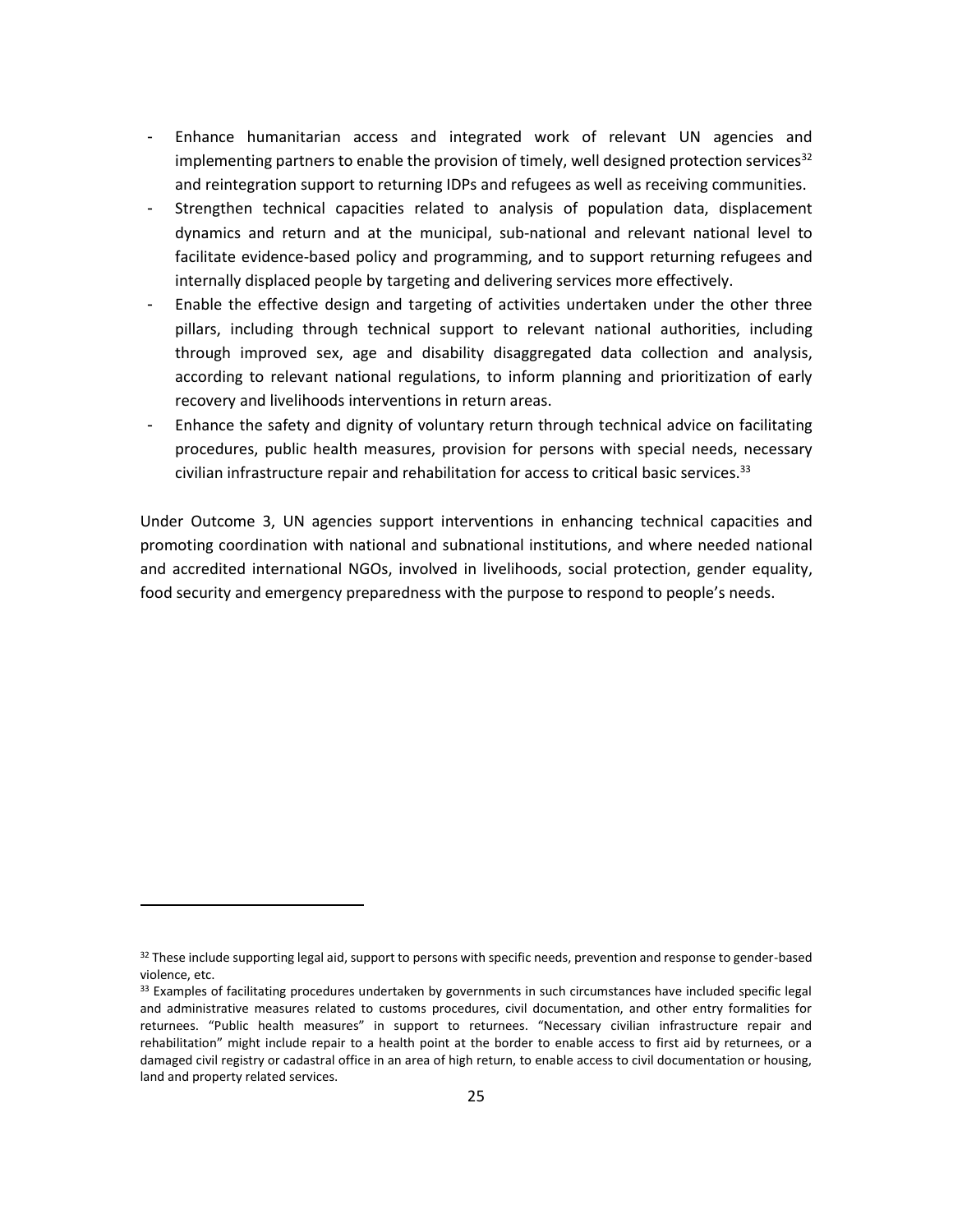#### **Pillar IV: People resilience and institutional responsiveness**

**Outcome 4:** Vulnerable people' resilience is enhanced through increased institutional responsiveness in planning and providing service**s**

**Priority SDGs:** SDG3, SDG4, SDG5, SDG6, SDG7, SDG10, SDG11, SDG16

#### **Related Pillars of the Strategic Plan "Syria 2030":**

Pillar 1 of the "Syria 2030" Strategy: Administrative Reform and Promoting Integrity Pillar 4 of the "Syria 2030" Strategy: Human Development

#### **Context, Rationale and Approaches**

The crisis has increased vulnerabilities, depleted coping mechanisms, and led to considerable brain drain of national capacities resulting in declining quality of services and livelihoods, that are fundamental to address the needs, risks and vulnerabilities of all people. Implementation of the SF 2016-2020 has confirmed the importance of national institutions being able to respond in an inclusive and responsible manner to people's basic socio-economic needs. This is particularly important at municipal level where closer to citizens' services and entry points are offered to enhance the participation of communities in building resilience and ensuring inclusion of all age, gender and different vulnerable people, so that no one is left behind.

With a focus on locally based social structures and institutions, Outcome 4 uses participatory and gender-responsive planning and budgeting, and enhances the collection and analysis of sex, age and disability disaggregated data through the Central Bureau of Statistics (CBS)

Work under this Outcome will integrate also the stream of work 5. (*Promoting social cohesion and investing in community-led resilience and response systems*) of the "UN framework for the immediate socio-economic response to COVID-19".

In enhancing the responsiveness of relevant national institutions and NGOs, activities under Outcome 4 ensure the centrality of protection and apply its core principles in programming, in particular looking at context sensitivity and a human-rights based approach to UN programming. This is primarily achieved by focusing on local actors, including civil society organisations and institutions, which as duty bearers or service providers, play a central role in delivering essential services to vulnerable populations, including services contributing to protection and to the enjoyment of basic socioeconomic rights, and by building their capacities to deliver in a more equitable, inclusive and responsive way.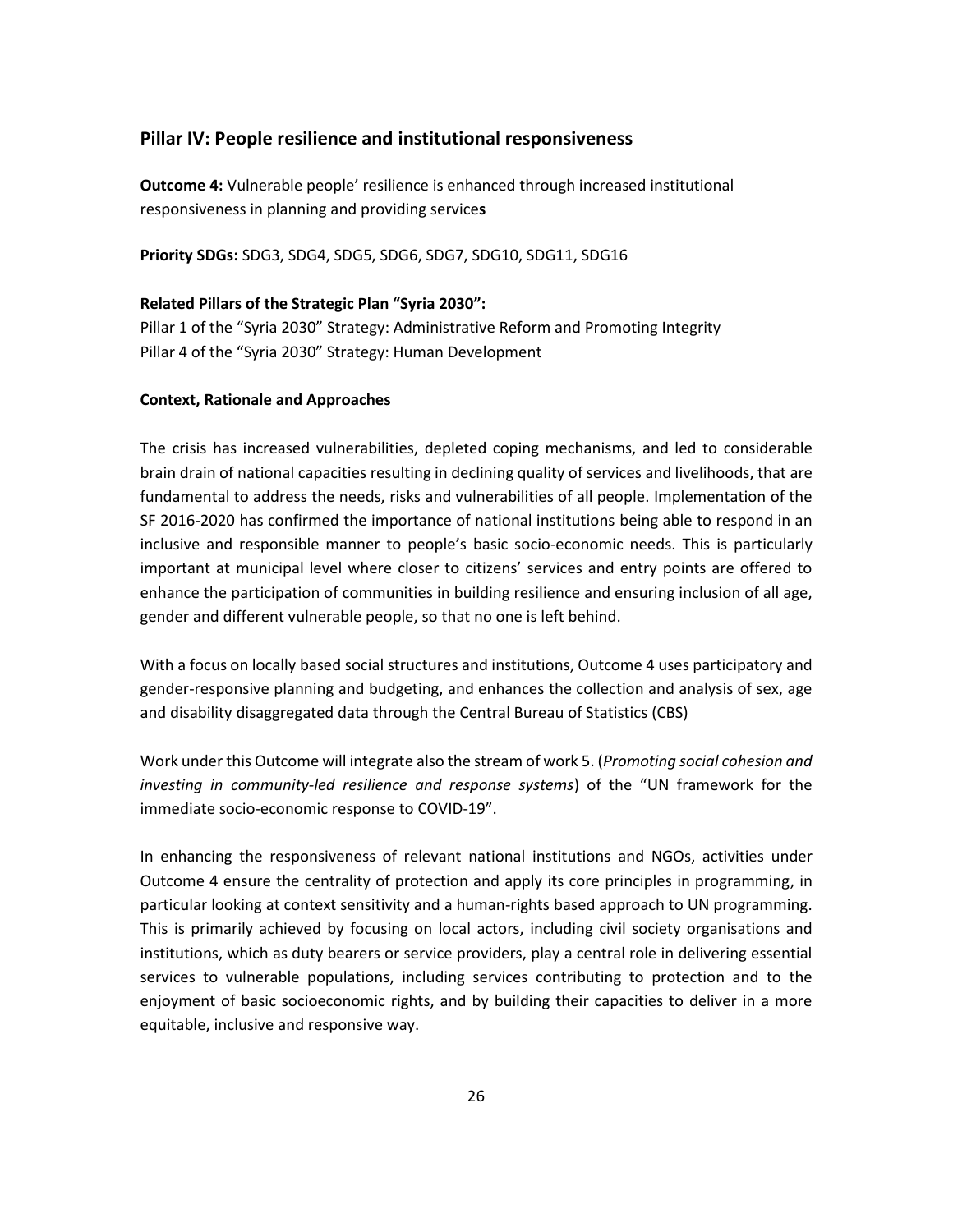Outcome 4 is focused on the specific needs of people most in need (women, children with focus on persons with disabilities and displaced persons). Integrated, human rights-based, peoplecentered and area-based programming (which was included in the first Voluntary Review report "Syria after war 2020"), will serve to strengthen resilience and social safety nets, consistently with supporting activities to basic services and socio-economic recovery delivered under the other Pillars of the SF. All activities under this Outcome closely consider the substantial differences in the realities and socio-economic challenges between rural and urban areas, as well as between areas and governorates, with special attention to the most vulnerable populations.

#### **Priorities**

In close linkage to the other priority areas and outcomes of the SF 2021-2024, Outcome 4 is dedicated to:

- Support national institutions and communities at the subnational and national levels, as relevant, in the identification and fulfillment of the needs to achieve best standards of social protection, cohesion and inclusion, facilitating community participation to identify appropriate solutions.
- Strengthen technical capacities of the selected relevant national institutions, particularly in the fields of inclusive and participatory data collection and dissemination, research, analysis, planning and policies, and impact assessments to provide responsive and inclusive access to services and ensure resilience of vulnerable people.
- Strengthen the capacities of selected national institutions to implement and report on ratified international instruments and the SDGs.
- Promote administrative capacities (both at national and municipal levels, as relevant) in order to strengthen a responsive and effective local governance system and support effective community engagement.
- Support national institutions and communities in ensuring available capacities and quality services, including for the protection of vulnerable people, in line with applicable international instruments.
- Raise awareness and support collective understanding and work, especially at community level, to ensure positive engagement of all community members in the promotion of social cohesion, positive behaviours and attitude, rights, gender equality and better understanding of the specific needs of women and girls, in particular, to enhance the wellbeing of communities and the society at large
- Support the establishment of community child and women friendly spaces to facilitate wellbeing.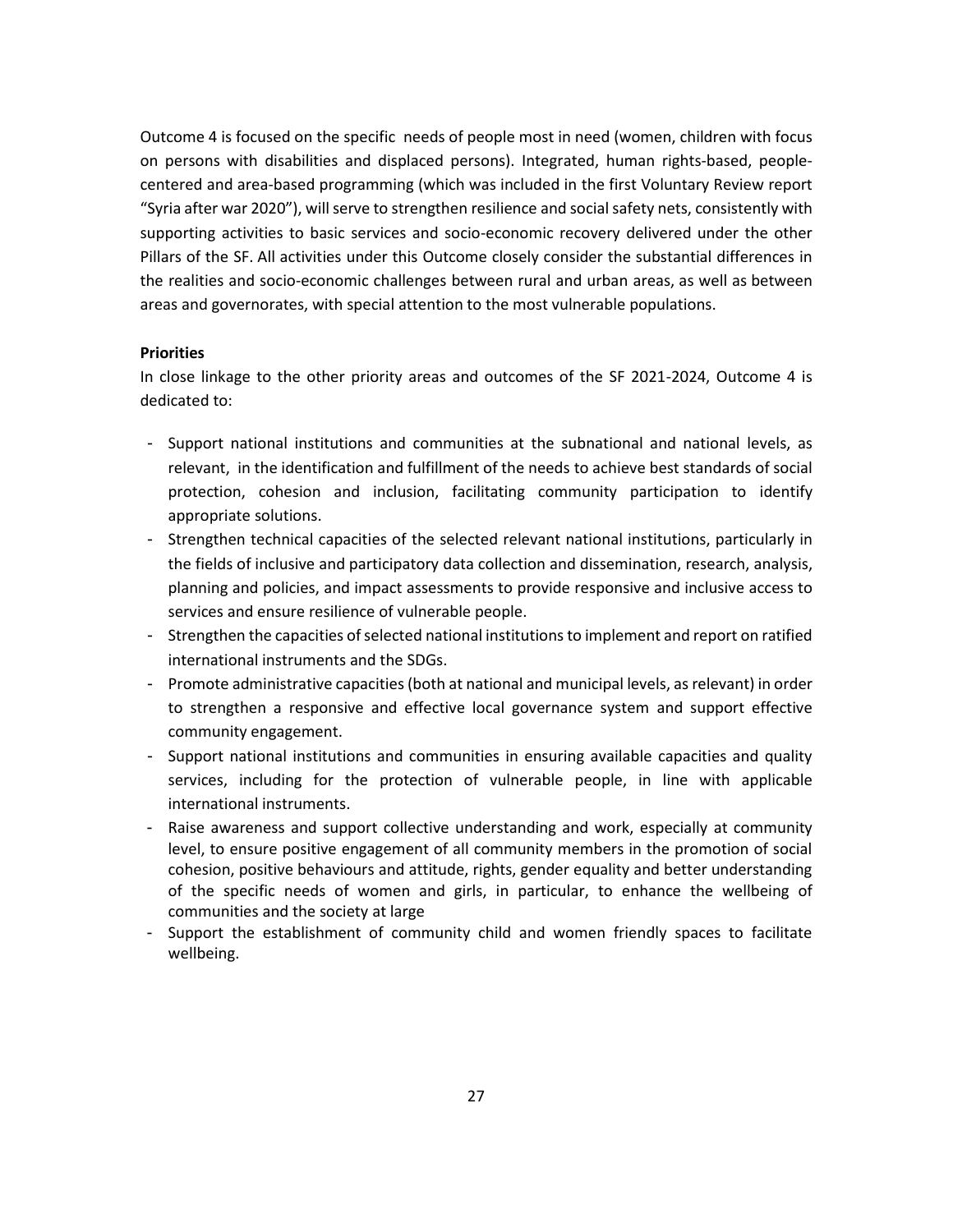## 4. Assumptions and Risks

The achievement of SF Outcomes, and the effective implementation of related key outputs and activities in each of the four priority areas of the SF 2021-2024, depend on a number of assumptions, including improved stability and accessibility, favourable and enabling political commitment from all relevant stakeholders, macro-economic and environmental conditions, institutional capacities to contribute to relevant policies and program delivery approaches, as well as availability and use of disaggregated quality data and analyses for transparent and inclusive evidence-based planning and programming. This will allow the provision of more sustained service delivery and socio-economic recovery, which are at the heart of the SF 2022-2024.

All assumptions are made in a responsive context to humanitarian needs in the foreseeable future, particularly in areas hosting large numbers of IDPs, as well as those where significant spontaneous returns take place. Linked to these assumptions, the Syrian country context presents several interlinked risks, which need to be considered and mitigated to ensure successful achievement of SF results. To account for these risks, the SF 2022-2024 applies a risk-informed approach and uses resilience-based and participatory programming to mitigate risks across all priority areas and interventions.

Potential risks to the implementation of the SF include circumstances beyond UN control, such as limited access to hard-to-reach areas and target populations, explosive ordnance contamination, weak local-level administrative and technical capacities, severe economic conditions, that may cause specific risks for women and children, climate risks including droughts, lack of available funding.

In line with global UN programming guidance, the UN system in Syria applies risk mitigation through regular updates of the UN context analysis, as well as frequent situational scanning and assessment of structural, operational and programme criticality risks, in collaboration with implementing partners. Regular monitoring of the country context at UN system level also draws on the risk mitigation plans of individual UN agencies and the UN Country team which are updated on an ongoing basis to effectively prepare for and safeguard against various risks during the implementation of UN programmes. Sharing of knowledge and good practices, as well as enhanced coordination with key national counterparts and relevant partners in providing coherent and effective support to key SF priorities and results, constitutes another risk mitigation approach. Risks of increased violence and social tension will be mitigated by applying context sensitive approaches and targeted risk-informed programming.

By working to improve access and the provision of basic services and enabling conditions for returnees, the SF seeks to prevent the risk of significant further displacements. The long-term demographic, structural, and socio-economic impact of such mobility could be significant for the future of Syria.

Over the three-year SF implementation cycle, it is very important to focus on the prospects for resource mobilization to minimise a financial risk requiring recalibration of programming. In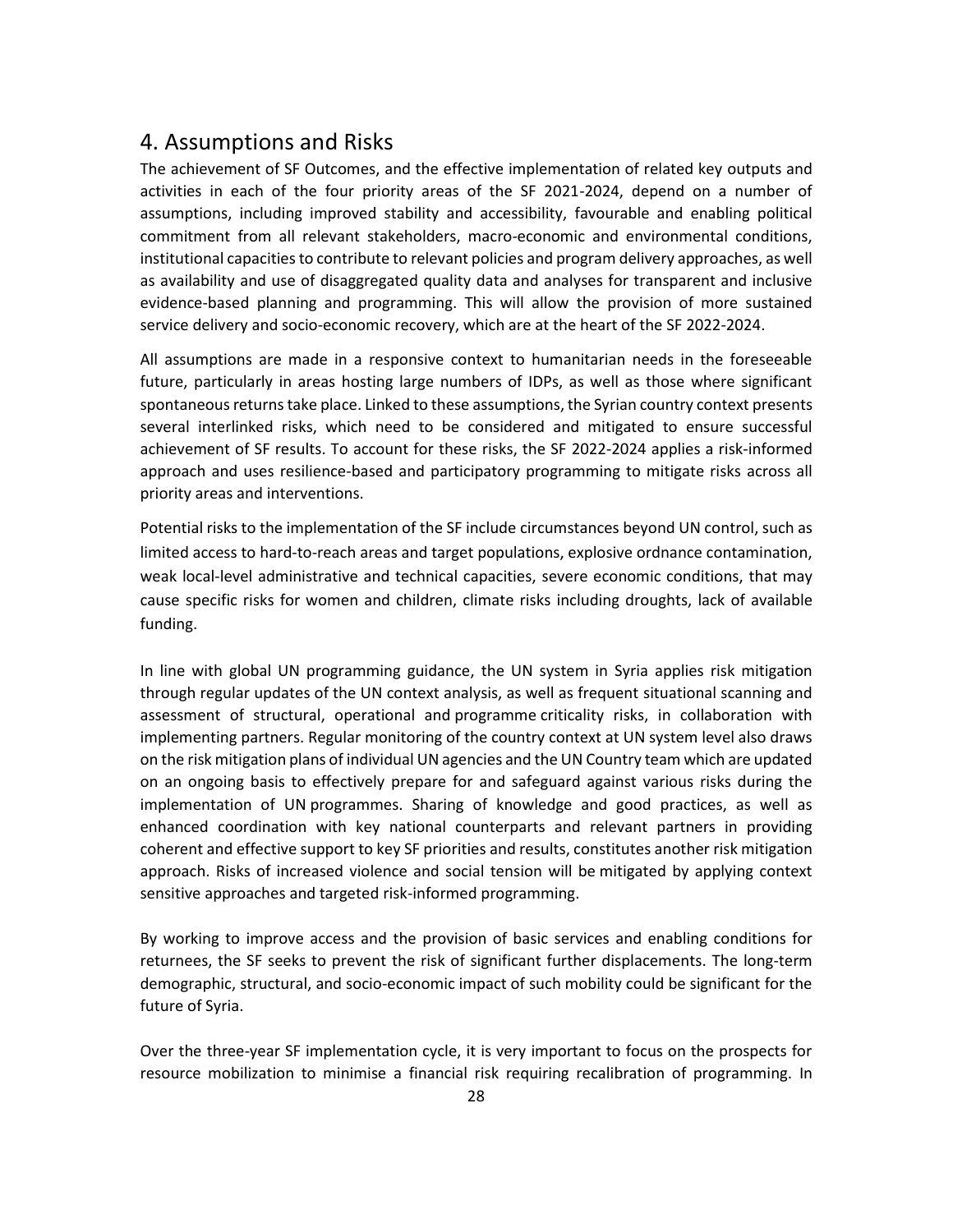addition, it is still difficult to assess the full impact of the COVID-19 pandemic and the possibility of future waves. The use of a flexible approach to programming therefore constitutes a fundamental part of effective risk mitigation for the SF 2022-2024 as it allows to adjust the scale and areas of interventions according to contextual developments, in consultation with relevant partners.

## <span id="page-28-0"></span>5. Implementation of the UN Strategic Framework

### <span id="page-28-1"></span>5.1 Key modes of implementation

In addition to global programming principles and tailored strategic programming approaches, the operationalization of the SF is guided by three mutually reinforcing modes of implementation, namely results-based management, capacity development and coherent programming and policy support:

**Results-based management** helps ensure the efficient and effective use of resources to improve the lives and livelihoods of targeted populations guided by gender equality principles and the results framework for programmes and projects. This requires making realistic assumptions and identifying relevant risks about the programming environment, as well as using quality indicators to monitor progress in achieving planned outcomes. A strong focus on results will be maintained throughout the entire SF cycle, including through evidence-based planning, monitoring and evaluation.

**Capacity development** – the process whereby people, national institutions and society as a whole create, strengthen, adapt and maintain their potential, abilities and means to sustain and improve their social, economic and environmental conditions – will be used across all SF Pillars, within the relevant "Parameters and Principles of UN assistance in Syria"<sup>34</sup> – to ensure the implementation of the paragraphs related to early recovery projects contained in the UNSC Resolution 2585 and that country level relevant stakeholders can effectively, efficiently, and self-sufficiently manage and deliver basic and social services to identified target groups. <sup>35</sup> With a focus on resilience-based programming, capacity building also serves to support efficient and effective economic and environmental management, including sustainable management of natural resources for people subsistence.

**Coherent programming and policy support:** In close alignment with the SDGs, the SF focuses on providing more coherent, cross-sectoral programming approaches and policy support in

<sup>&</sup>lt;sup>34</sup> The Government of the Syrian Arab Republic does not accept the document titled "Parameters and Principles of UN Assistance in Syria", since this document was developed internally within the United Nations Secretariat and was not consulted with the Government.

<sup>&</sup>lt;sup>35</sup> National institutions' capacity development will focus on those capacities strictly necessary to improve the direct provision of essential services to the people in need or to support adherence to international commitments.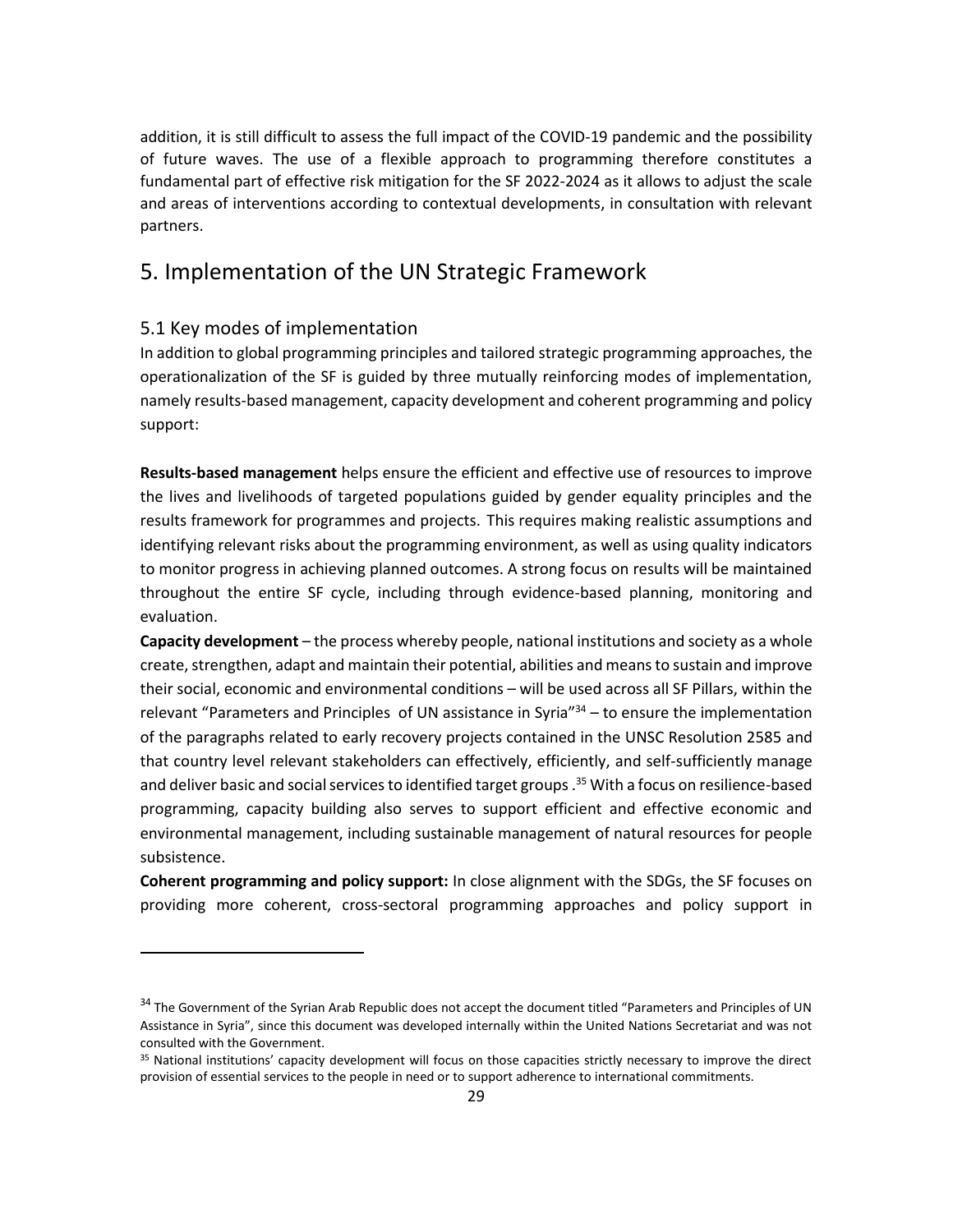coordination with national partners. The UN system in Syria combines its diverse and complementary mandates, expertise and technical contributions to support consistency across national legal, policy, and programmatic frameworks in line with internationally and regionally agreed norms/standards, policies and approaches, enhance synergies between sectors and intervention areas, and strengthen coherence between resilience and humanitarian efforts.

#### <span id="page-29-0"></span>5.2 Implementation arrangements

The framework will be the legal and operational strategy for the UNCT in Syria, and as such, it is congruent with national priorities and agreed by the Government.

To deliver on the priority areas and outcomes outlined above, the UN system works in coordination with relevant Government authorities at various stages and levels of action in the implementation of the programmes under this framework, involving when relevant private sector and non-governmental national and international organizations in the implementation of activities, in accordance with Syrian procedures and UN rules and regulations. In line with SDG 17 and a holistic and integrated programming approach, broad-based operational and strategic partnerships across the humanitarian, development, human rights and peace pillars of the UN system are central to the efficient and effective achievement of SF Outcomes. To ensure continued relevance of the SF over the implementation period 2022-2024, the UN system, in consultation with relevant partners, will make every effort to adjust its programming, as and when needed, to new developments in a changing country context, based on annual joint work plans, flexible funding mechanisms, improved data collection and analysis, and a focus on knowledge and innovation.

#### <span id="page-29-1"></span>5.2.1 Joint Work Plans

The SF will be coordinated on the basis of annual Joint Work Plans (JWPs) for each of the four priority areas with participating UN agencies and in close coordination with key national governmental counterparts. The plans include detailed activities, implementation matrixes, budgets, indicators, implementation follow up indicators and impact assessment on the targeted groups. Work progress reports will be presented on a participatory basis, with the Planning and International Cooperation Commission (PICC), to ensure engagement of targeted groups in development impact assessment to measure achievement of outcomes and goals.

#### <span id="page-29-2"></span>5.2.2 Governance

The Strategic Framework will be under the overall co-ordination of a Joint Steering Committee (JSC), co-chaired by the Head of the Planning and International Cooperation Commission (PICC) and the UN Resident Coordinator. Membership will consist of UN Heads of Agency, high-level representatives of MoFA and PICC, and other Ministries as required. The JSC will meet at least once a year to review achievements and strategic management issues arising from the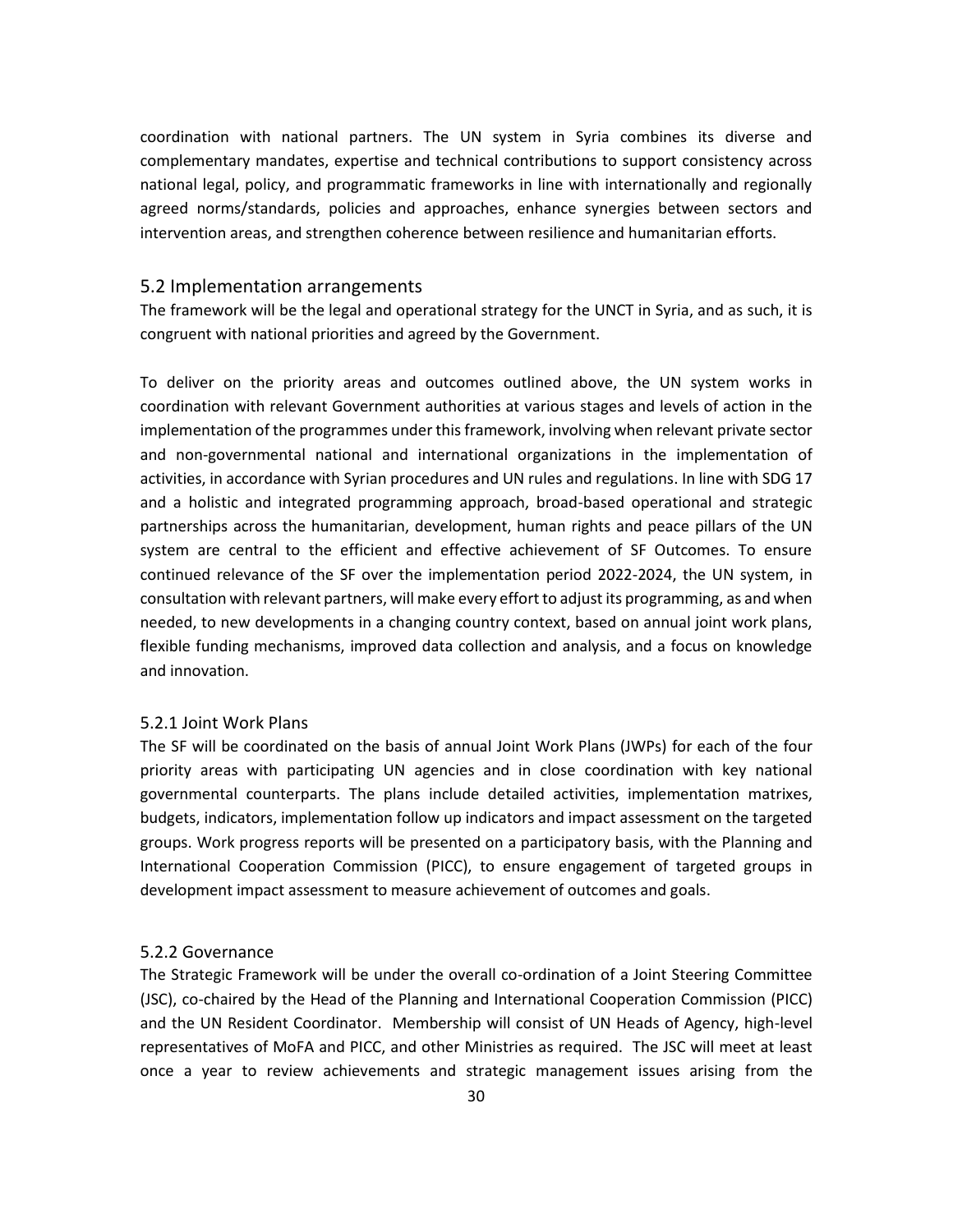implementation of the Strategic Framework, and take decisions required to enable the partnership to achieve the agreed outcomes.

The UN Programme Management Team (PMT) serves as an internal coordination mechanism across the UN agencies and ensures coherent planning, implementation and regular progress reporting on the SF, with direct accountability to the UNCT. In addition, Pillar Groups will seek to strengthen coordination between national institutions and the UN. Cross-cutting themes including gender and youth are supported by dedicated UN theme groups. The UN M&E Group provides technical quality assurance to the SF indicator framework.

The UNCT will continue efforts to ensure effective implementation of the Harmonized Approach to Cash Transfers (HACT), while adapting to the evolving context. HACT implementing agencies will base this on the standard HACT provisions outlined in the annex. The Operations Management Team (OMT) ensures efficient and effective business operations in close support and interaction with the PMT. Each UNCT member maintains its functional relationships with relevant line Ministries on the basis of their own country programmes and action plans, setting and implementing priorities with their government partners in a coordinated way.

The UNCT and PICC will determine the level of outputs achievement and how far they are likely to contribute to the Outcomes.

#### <span id="page-30-0"></span>5.2.3 Mandatory programme management and accountability arrangements

The programme will be executed in overall co-ordination with PICC. Government coordinating authorities for specific UN system agency programmes are noted in the Legal Annex. Government institutions, relevant NGOs and UN system agencies will implement programme activities. The Cooperation Framework will be made operational through the development of annual Joint Work Plans (JWPs) and agency-specific work plans and project documents. These work plans and documents describe the specific results to be achieved and will form an agreement between the UN system agencies and each implementing partner on the use of resources. To the extent possible the UN system agencies and relevant partners will use the minimum documents necessary, namely the signed Strategic Framework and signed joint or agency-specific work plans and project documents to implement programmatic initiatives. However, as necessary and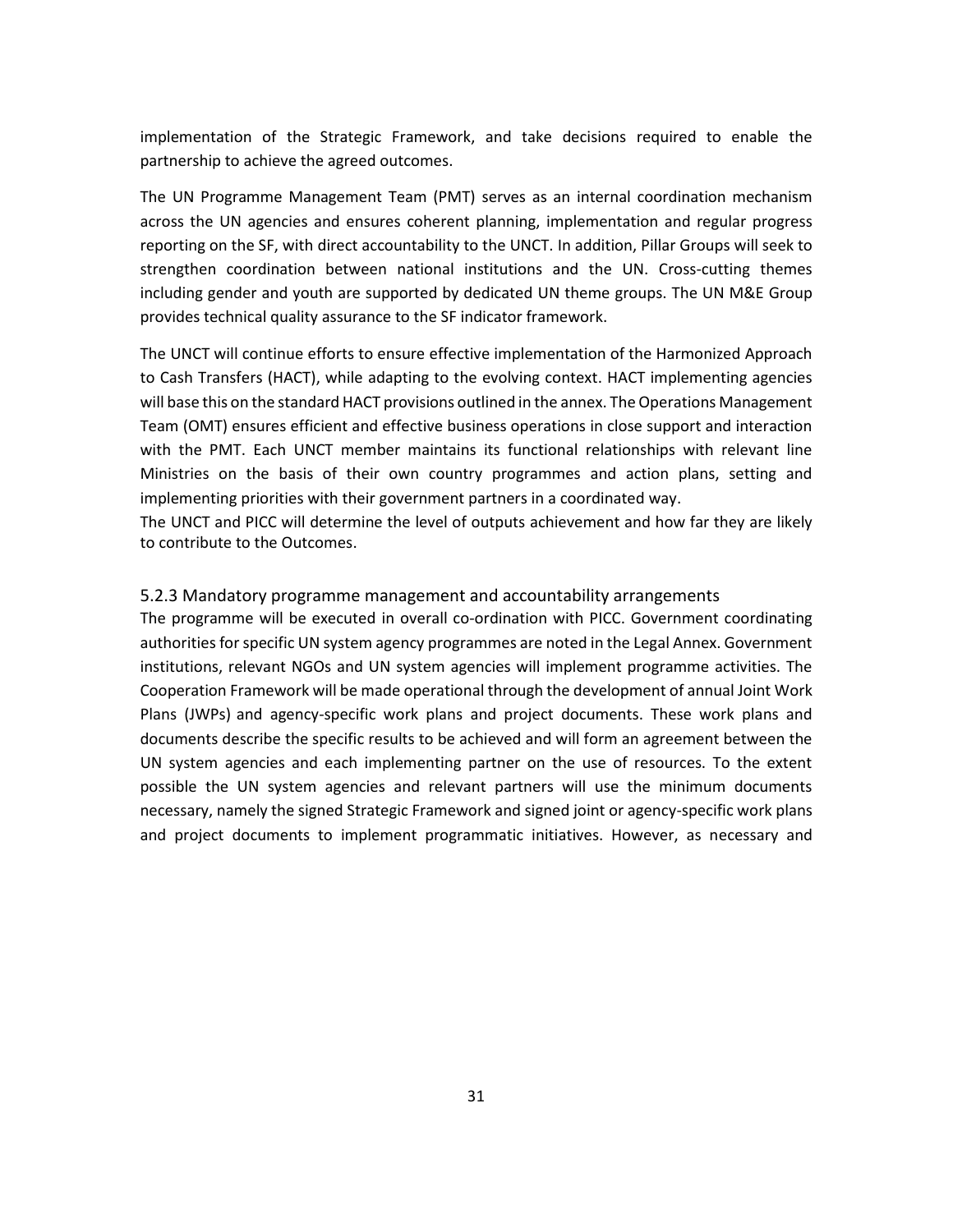appropriate, project documents can be prepared using, inter alia, the relevant text from the Strategic Framework and joint or agency-specific work plans and / or project documents.<sup>36</sup>

Cash assistance for travel, stipends, honoraria and other costs shall be set at rates commensurate with those applied in the country, but not higher than those applicable to the United Nations system (as stated in the ICSC circulars).

#### <span id="page-31-0"></span>5.2.3.1 Resources and Resource Mobilization Strategy

The UN system agencies will provide support to the development and implementation of activities within the Strategic Framework, which may include technical support, cash assistance, supplies, commodities and equipment, procurement services, transport, funds for advocacy, research and studies, consultancies, programme development, monitoring and evaluation, training activities and staff support. Part of the UN system entities' support may be provided to non-governmental and civil society organizations as agreed within the framework of the individual work plans and project documents within the Strategic Framework.

Additional support may include access to UN organization-managed global information systems, the network of the UN system agencies' country offices and specialized information systems, including rosters of consultants and providers of development services, and access to the support provided by the network of UN specialized agencies, funds and programmes. The UN system agencies shall appoint staff and consultants for programme development, programme support, technical assistance, as well as monitoring and evaluation activities.

Subject to annual reviews and progress in the implementation of the programme, the UN system agencies' funds are distributed by calendar year and in accordance with the Strategic Framework. These budgets will be reviewed and further detailed in the workplans and project documents.

#### <span id="page-31-1"></span>5.2.3.2 Monitoring and Evaluation

The UNCT and PICC monitor the Strategic Framework achievements and implementation issues on an ongoing basis, using a simplified set of indicators. Implementing Partners, that administer cash provided by the UN system agencies, agree to cooperate with the UN entities for monitoring all activities and will facilitate access to relevant financial and personnel records.

To that effect, Implementing Partners agree to the following:

<sup>&</sup>lt;sup>36</sup> In the case of UNDP, the Government Coordinating Authority will nominate the Government Co-operating Agency directly responsible for the Government's participation in each UNDP-assisted workplan. The reference to "Implementing Partner(s)" shall mean "Executing Agency(s)" as used in the SBAA. Where there are multiple implementing partners identified in a workplan, a Principal Implementing Partner will be identified who will have responsibility for convening, coordinating and overall monitoring (programme and financial) of all the Implementing Partners identified in the workplan to ensure that inputs are provided and activities undertaken in a coherent manner to produce the results of the workplan.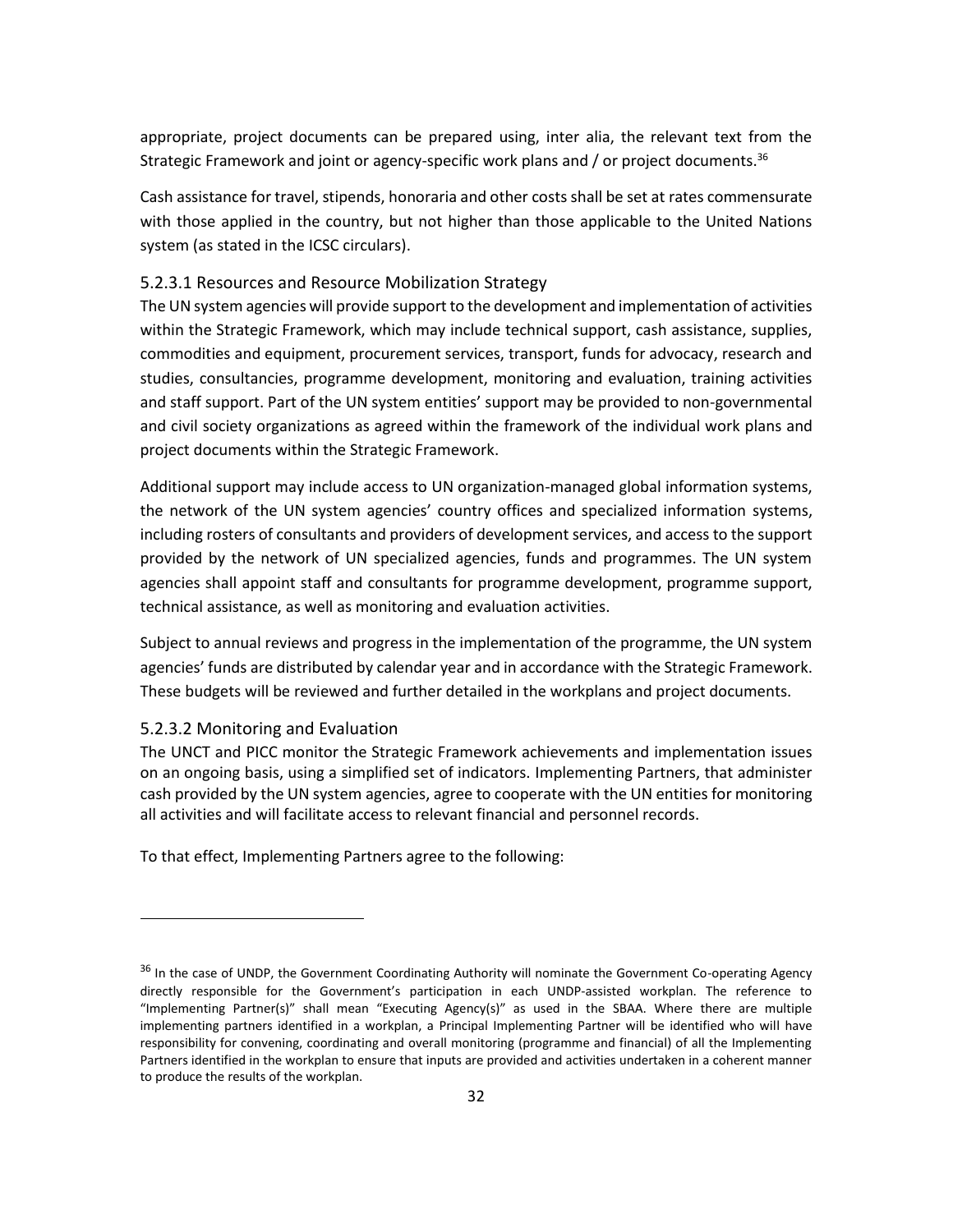- Periodic on-site reviews and spot checks of their financial records by the UN system agencies or their representatives, as appropriate, and as described in specific clauses of their engagement documents/ contracts with the UN system agencies.
- Programmatic monitoring of activities following the UN system agencies' standards and guidance for site visits and field monitoring.
- Special or scheduled audits. Each UN organization, in collaboration with other UN system agencies (where so desired and in consultation with the respective coordinating Ministry) will establish an annual audit plan, also in line with specific donors' agreements when required, giving priority to audits of Implementing Partners with large amounts of cash assistance provided by the UN system agencies, and those whose financial management capacity needs strengthening.

## <span id="page-32-0"></span>6.Monitoring and Evaluation Plan

In order to ensure successful implementation of the broad and flexible SF results framework – in line with the key principle of flexibility and adaptability (see 2.2 above) – and to make timely and effective adjustments, the SF 2022-2024 relies strongly on an effective Monitoring and Evaluation (M&E) Plan.

The M&E Plan provides a systematic basis for monitoring and reporting regularly on the quality of implementation, results achieved, funding, as well as emerging risks, threats and opportunities for achieving the SDGs. Specifically, the M&E Plan serves to ensure effective regular tracking and reporting on SF outcomes, indicators and overall funding estimates, as well as monitoring and reporting on the outputs, related indicators and budgets of the annual Joint Work Plans (JWP) for each SF priority area.

As basic principle of results and evidence-based management, the M&E Plan seeks to ensure and support the update, collection and use of good quality data, in line with global standards and practices. It also maximizes direct linkages and use of relevant national SDG indicators. A key function of the M&E Plan is to ensure availability and access to all relevant required data to measure the progress and targets of all SF and JWPs results. This will be particularly important to ensure effective and complete annual reporting against all outcomes and outputs through the four SF Pillar Groups. The M&E Plan also foresees the conduct of a final independent evaluation in the last quarter of the second year of SF implementation.

In view of challenges in ensuring timely availability of disaggregated quality data across all SF results areas, the M&E Plan anticipates and addresses identified data gaps through planning and budgeting for additional studies and analyses required to track and report on agreed SF results and indicators. In detecting needs and opportunities for additional data generation/collection, the UN system maintains close communication and coordination with national data and statistics